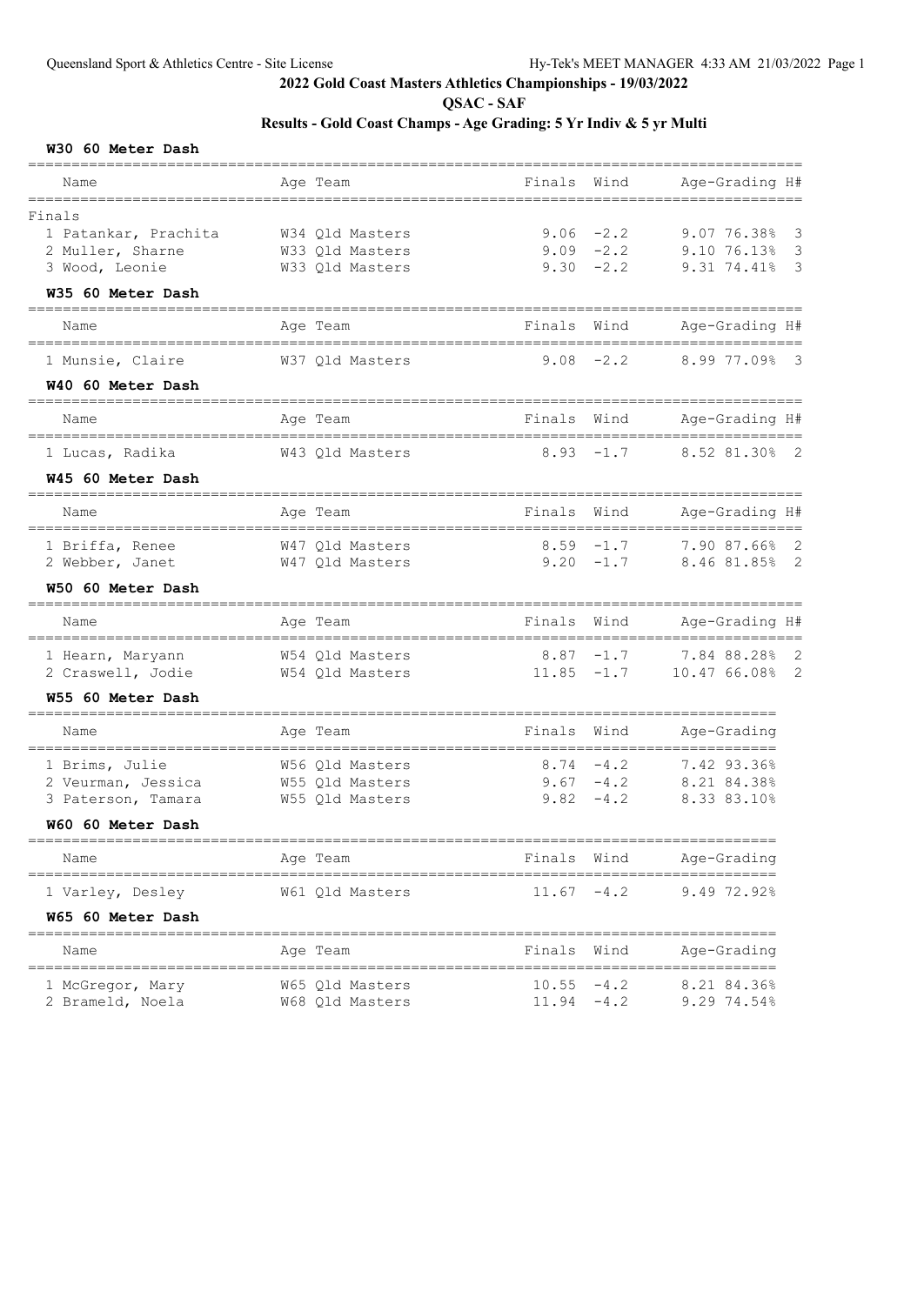**QSAC - SAF**

| W70 60 Meter Dash |  |  |  |  |
|-------------------|--|--|--|--|
|-------------------|--|--|--|--|

| Name                          | Age Team        | Finals        | Wind         | Age-Grading                               |         |
|-------------------------------|-----------------|---------------|--------------|-------------------------------------------|---------|
| 1 Davis, Carol                | W71 Qld Masters | 10.41         | $-4.2$       | 7.69 90.01%                               |         |
| M35 60 Meter Dash             |                 |               |              |                                           |         |
| Name                          | Age Team        | Finals        | Wind         | Age-Grading H#                            |         |
| 1 Gupte, Akshay               | M39 Qld Masters | $8.54 - 2.1$  |              | 8.42 75.88%                               | 5 8.531 |
| M40 60 Meter Dash             |                 |               |              |                                           |         |
| Name                          | Age Team        | Finals        | Wind         | Age-Grading H#                            |         |
| 1 Mackenzie, Brett            | M42 Qld Masters | 7.92          | $-2.1$       | 7.58 84.34%                               | 5 7.915 |
| 2 Short, Luke                 | M43 Qld Masters | $7.92 -2.1$   |              | 7.58 84.34%                               | 5 7.918 |
| 3 Ladynski, Shane             | M43 Qld Masters | $7.99 - 2.1$  |              | 7.65 83.60%                               | 5       |
| 4 Hadjandonis, Kon            | M44 Qld Masters | $8.26 - 2.1$  |              | 7.91 80.87% 5                             |         |
| M45 60 Meter Dash             |                 |               |              |                                           |         |
| Name<br>===================== | Age Team        | Finals        | Wind         | Age-Grading H#                            |         |
| 1 Scully, Graham              | M48 Old Masters | 7.95          | $-4.0$       | 7.38 86.67%                               | 4       |
| 2 Beatson, Scott              | M49 Qld Masters | 8.21          | $-4.0$       | 7.62 83.92%                               | 4 8.204 |
| 3 Dundas, Paul                | M48 Qld Masters | 8.21          | $-4.0$       | 7.62 83.92%                               | 4 8.207 |
| 4 Horder, Matthew             | M46 Old Masters | $8.25 - 4.0$  |              | 7.66 83.52%                               | 4       |
| 5 Couper, Zac                 | M45 Qld Masters | $8.54 - 4.0$  |              | 7.93 80.68%                               | 4 8.533 |
| 6 Doel, Rene                  | M46 Qld Masters | 8.75          | $-4.0$       | 8.12 78.74%                               | 4       |
| 7 Calleja, Mark               | M46 Qld Masters | 8.92          | $-4.0$       | 8.28 77.24%                               | 4       |
| M55 60 Meter Dash             |                 |               |              |                                           |         |
| Name                          | Age Team        | Finals        | Wind         | Age-Grading H#                            |         |
|                               |                 |               |              |                                           |         |
| 1 Di Giandomenico, Fabio      | M58 Qld Masters | $8.38 - 3.8$  |              | 7.29 87.71%                               | 3       |
| 2 Hilton, Robert              | M55 Qld Masters | $8.93 - 3.8$  |              | 7.77 82.31%                               | 3       |
| 3 Hayward, Paul               | M59 Qld Masters | $9.14 - 3.8$  |              | 7.95 80.42%                               | 3       |
| M60 60 Meter Dash             |                 |               |              |                                           |         |
| Name                          | Age Team        | Finals        | Wind         | Age-Grading H#                            |         |
| 1 Parker, Craig               | M61 Qld Masters |               | $8.15 - 3.8$ | $6.85$ $93.25%$                           | 3       |
| 2 Varley, David               | M60 Qld Masters |               | $8.82 - 3.8$ | 7.42 86.17%                               | 3       |
| 3 Capon, Gav                  | M64 Qld Masters |               | $9.44 - 3.8$ | 7.94 80.51%                               | 3       |
| 4 Gray, Neil                  | M63 Qld Masters | $10.08 - 3.8$ |              | 8.48 75.40% 3                             |         |
| M65 60 Meter Dash             |                 |               |              |                                           |         |
| Name                          | Age Team        | Finals Wind   |              | _______________________<br>Age-Grading H# |         |
| 1 Begley, Joe                 | M68 Qld Masters |               | $9.22 - 4.4$ | 7.47 85.57% 2                             |         |
| 2 Ross, Errol                 | M67 Qld Masters | $9.71 - 4.4$  |              | 7.87 81.26% 2                             |         |
|                               |                 |               |              |                                           |         |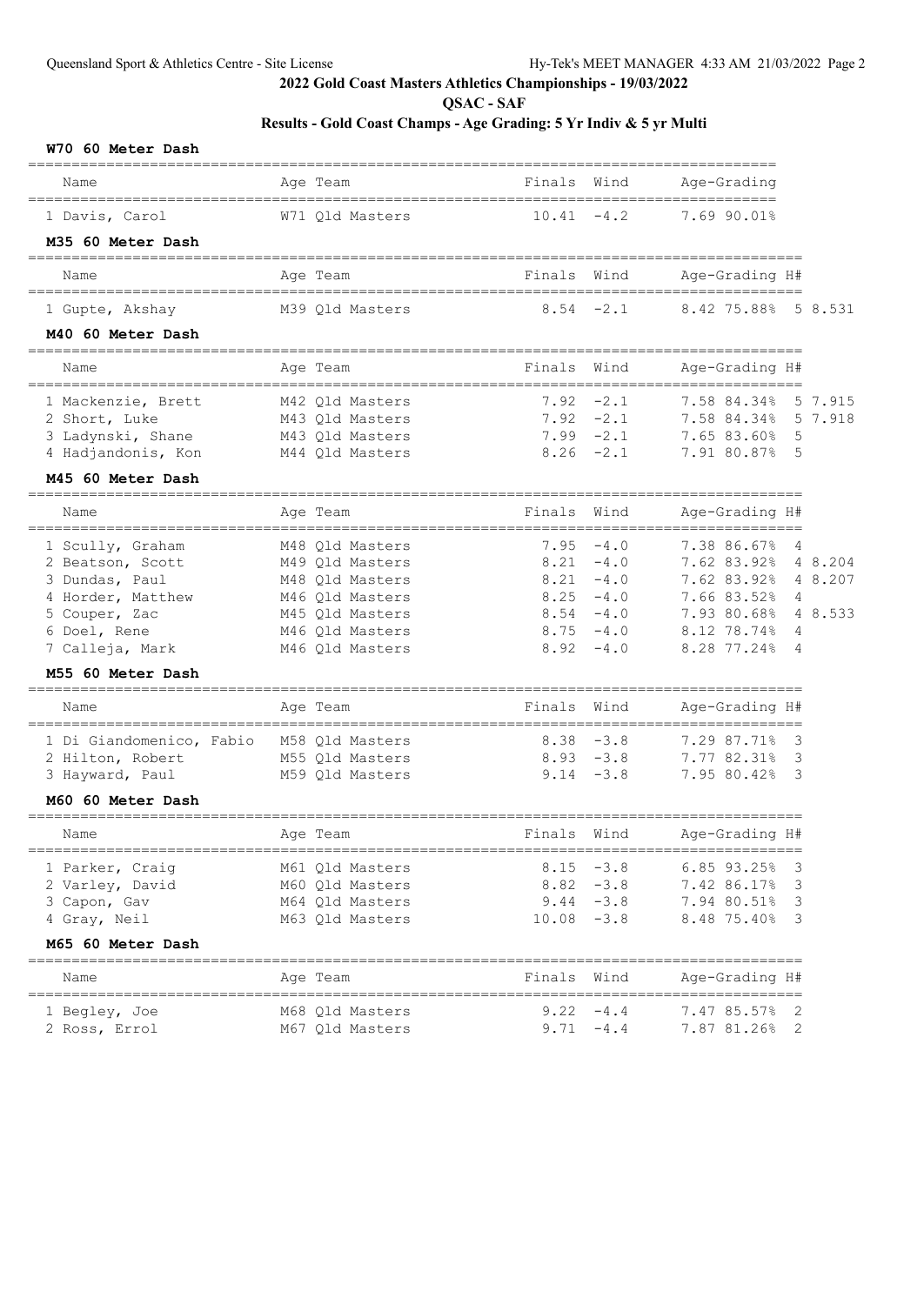**QSAC - SAF**

## **Results - Gold Coast Champs - Age Grading: 5 Yr Indiv & 5 yr Multi**

**M70 60 Meter Dash**

| Name                             | Age Team                                                  | Finals                        | Wind   | Age-Grading H#                                  |
|----------------------------------|-----------------------------------------------------------|-------------------------------|--------|-------------------------------------------------|
| 1 Griffith, Denis                | M72 Qld Masters                                           | 9.79                          | $-4.4$ | 7.61 83.96%<br>2                                |
| 2 Chaplain, Paul                 | M73 Qld Masters                                           | 11.76                         | $-4.4$ | $\mathbf{2}$<br>9.14 69.90%                     |
| M75 60 Meter Dash                |                                                           |                               |        |                                                 |
| Name                             | Age Team                                                  | Finals                        | Wind   | Age-Grading<br>==============                   |
| 1 Rowe, Arthur                   | M78 Old Masters                                           | 9.92                          | $-3.0$ | 7.34 87.10%                                     |
| 2 Wight, John<br>3 Lacko, Dieter | M76 Qld Masters<br>M75 Old Masters                        | $9.94 - 3.0$<br>$10.90 - 3.0$ |        | 7.36 86.92%<br>8.07 79.27%                      |
| M80 60 Meter Dash                |                                                           |                               |        |                                                 |
|                                  |                                                           |                               |        |                                                 |
| Name                             | Age Team                                                  | Finals                        | Wind   | Age-Grading<br>-------------------              |
| 1 Bunin, Pio                     | M80 Qld Masters                                           | $10.47 - 3.0$                 |        | 7.29 87.68%                                     |
| M85 60 Meter Dash                |                                                           |                               |        |                                                 |
| Name                             | Age Team                                                  | Finals                        | Wind   | Age-Grading<br>====================             |
| 1 Coogan, Hugh                   | M86 Qld Masters                                           | $10.50 - 3.0$                 |        | 6.74 94.86%                                     |
| W30 100 Meter Dash               |                                                           |                               |        |                                                 |
| Name                             | Age Team                                                  | Finals                        | Wind   | Age-Grading H#                                  |
| 1 Wood, Leonie                   | W33 Qld Masters                                           | $15.29 - 4.3$                 |        | 15.30 68.61%<br>$\overline{\phantom{2}}$        |
| W35 100 Meter Dash               |                                                           |                               |        |                                                 |
| ___________________<br>Name      | ----------------------------<br>Age Team                  | Finals Wind<br>-----          |        | _____________________________<br>Age-Grading H# |
| 1 Munsie, Claire                 | ______________________________________<br>W37 Qld Masters | 14.80                         | $-4.3$ | 14.66 71.62%<br>$\overline{2}$                  |
| W40 100 Meter Dash               |                                                           |                               |        |                                                 |
| ----------------------<br>Name   | ===============<br>Age Team                               | Finals Wind                   |        | ________________________<br>Age-Grading H#      |
| 1 Lucas, Radika                  | W43 Qld Masters                                           | 14.69                         | $-4.3$ | 14.03 74.81%<br>2                               |
| W45 100 Meter Dash               |                                                           |                               |        |                                                 |
| Name                             | Age Team                                                  | Finals Wind                   |        | ===============<br>Age-Grading H#               |
| 1 Briffa, Renee                  | W47 Qld Masters                                           | $13.83 - 4.3$                 |        | 12.72 82.50%<br>2                               |
| 2 Webber, Janet                  | W47 Qld Masters                                           | $14.92 - 4.3$                 |        | $\overline{2}$<br>13.73 76.47%                  |
| W50 100 Meter Dash               |                                                           |                               |        |                                                 |
| Name                             | Age Team                                                  | Finals Wind                   |        | Age-Grading                                     |
| 1 Hearn, Maryann                 | W54 Qld Masters                                           | $14.69 - 3.4$                 |        | 13.00 80.74%                                    |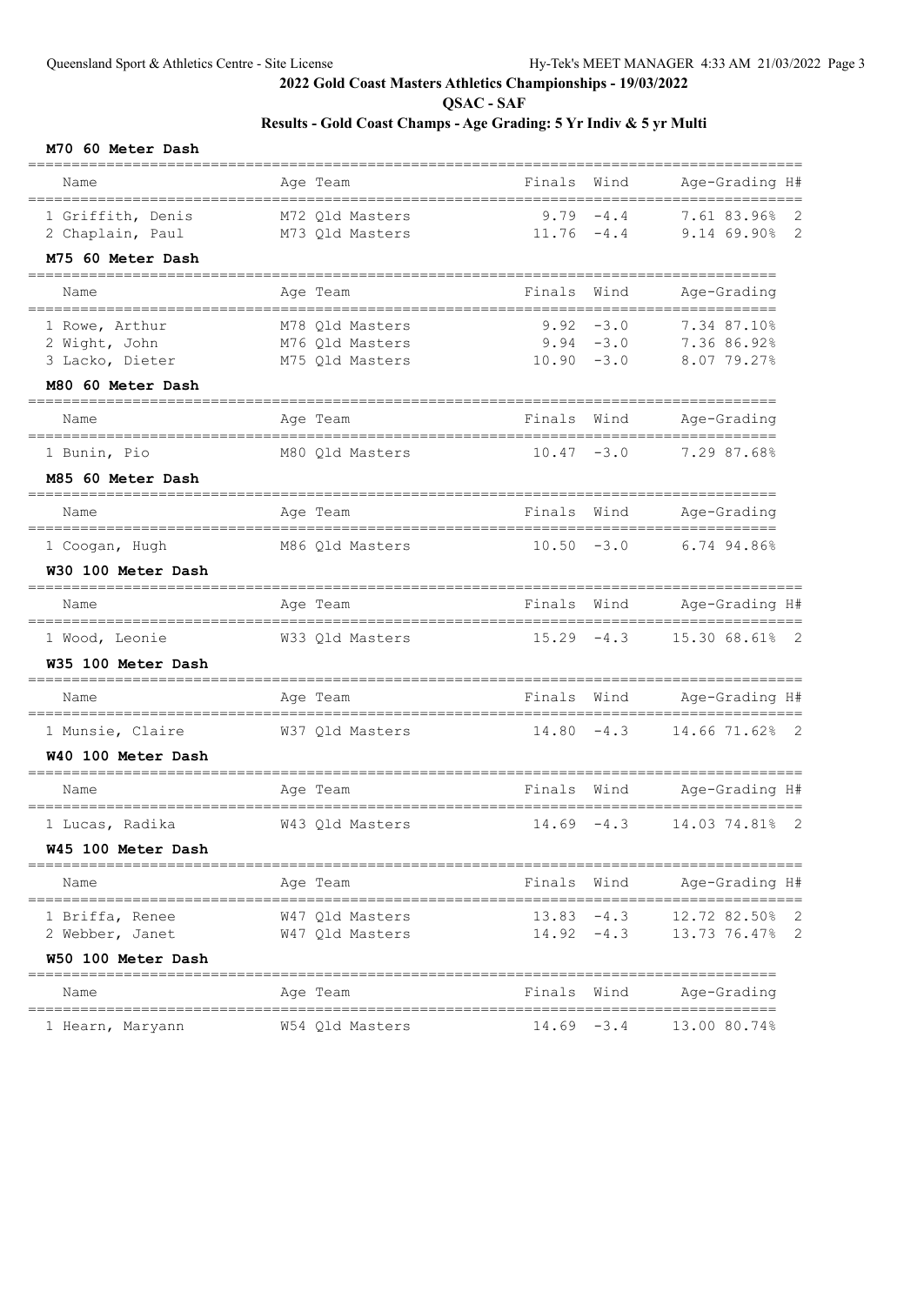**QSAC - SAF**

| W50 100 Meter Dash                        |                                    |                                                       |        |                                                     |                              |
|-------------------------------------------|------------------------------------|-------------------------------------------------------|--------|-----------------------------------------------------|------------------------------|
| 2 Craswell, Jodie                         | W54 Qld Masters                    | $17.04 - 3.4$                                         |        | 15.08 69.60%                                        |                              |
| W55 100 Meter Dash                        |                                    |                                                       |        |                                                     |                              |
| Name                                      | Age Team                           | Finals                                                | Wind   | Age-Grading                                         |                              |
| 1 Brims, Julie                            | W56 Qld Masters                    | $13.87 - 3.4$                                         |        | 11.78 89.04%                                        |                              |
| 2 Veurman, Jessica                        | W55 Qld Masters                    | $15.58 - 3.4$                                         |        | 13.24 79.27%                                        |                              |
| 3 Paterson, Tamara                        | W55 Qld Masters                    | $16.49 - 3.4$                                         |        | 14.01 74.89%                                        |                              |
| W65 100 Meter Dash                        |                                    |                                                       |        |                                                     |                              |
| Name                                      | Age Team                           | Finals                                                | Wind   | Age-Grading                                         |                              |
| 1 McGregor, Mary                          | W65 Old Masters                    | $17.34 - 3.4$                                         |        | 13.51 77.68%                                        |                              |
| 2 Brameld, Noela                          | W68 Qld Masters                    | $20.12 - 3.4$                                         |        | 15.67 66.95%                                        |                              |
| W70 100 Meter Dash                        |                                    |                                                       |        |                                                     |                              |
| Name<br>--------------------------------  | Age Team                           | Finals Wind                                           |        | Age-Grading                                         |                              |
| 1 Davis, Carol                            | W71 Qld Masters                    | $17.22 - 3.4$                                         |        | 12.74 82.35%                                        |                              |
| M35 100 Meter Dash                        |                                    |                                                       |        |                                                     |                              |
| Name<br>--------------------------------- | Age Team                           | ======================================<br>Finals Wind |        | Age-Grading H#                                      |                              |
| 1 Gupte, Akshay                           | M39 Qld Masters                    | $13.69 - 2.4$                                         |        | 13.52 72.46% 4                                      |                              |
| M40 100 Meter Dash                        |                                    |                                                       |        |                                                     |                              |
| -----------------------<br>Name           | ===============<br>Age Team        | Finals                                                | Wind   | Age-Grading H#                                      |                              |
| 1 Short, Luke                             | M43 Qld Masters                    | $12.44 - 2.4$                                         |        | 11.92 82.15% 4                                      |                              |
| 2 Mackenzie, Brett                        | M42 Qld Masters                    | $12.55 - 2.4$                                         |        | 12.03 81.43% 4                                      |                              |
| 3 Ladynski, Shane                         | M43 Qld Masters                    | $12.93 - 2.4$                                         |        | 12.39 79.04% 4                                      |                              |
| 4 Hadjandonis, Kon                        | M44 Qld Masters                    | $13.09 - 2.4$                                         |        | 12.54 78.07% 4                                      |                              |
| M45 100 Meter Dash                        |                                    |                                                       |        |                                                     |                              |
| Name                                      | Age Team                           | Finals                                                | Wind   | Age-Grading H#<br>==========                        |                              |
| 1 Scully, Graham                          | M48 Qld Masters                    | $12.46 - 3.1$                                         |        | 11.58 84.59% 3                                      |                              |
| 2 Horder, Matthew                         | M46 Qld Masters                    | $12.94 - 3.1$                                         |        | 12.02 81.45%                                        | $\overline{\mathbf{3}}$      |
| 3 Beatson, Scott                          | M49 Qld Masters                    | 13.11                                                 | $-3.1$ | 12.18 80.40%                                        | $\overline{3}$               |
| 4 Couper, Zac                             | M45 Qld Masters                    | $13.46 - 3.1$                                         |        | 12.51 78.31%                                        | 3                            |
| 5 Doel, Rene<br>6 Calleja, Mark           | M46 Qld Masters<br>M46 Qld Masters | $13.97 - 3.1$<br>14.22                                | $-3.1$ | 12.98 75.45%<br>13.21 74.12%                        | 3<br>$\overline{\mathbf{3}}$ |
| M55 100 Meter Dash                        |                                    |                                                       |        |                                                     |                              |
| =============================             |                                    |                                                       |        |                                                     |                              |
| Name<br>===============                   | Age Team<br>____________________   | Finals                                                | Wind   | Age-Grading H#<br>================================= |                              |
| 1 Brack, Christopher                      | M56 Qld Masters                    | $12.88 - 2.7$                                         |        | 11.22 87.34% 2                                      |                              |
| 2 Di Giandomenico, Fabio                  | M58 Qld Masters                    | $12.99 - 2.7$                                         |        | 11.31 86.61% 2                                      |                              |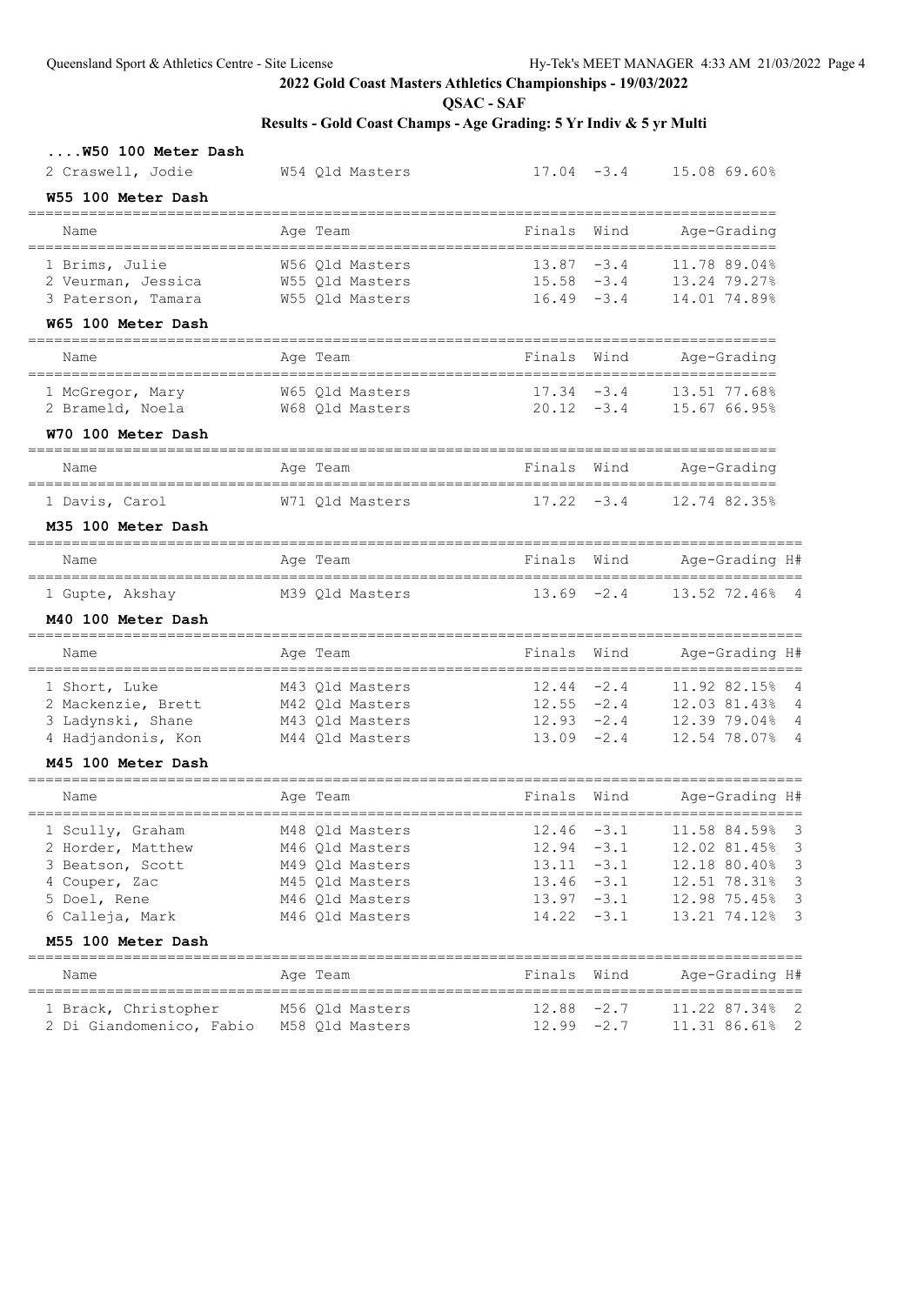**QSAC - SAF**

| M55 100 Meter Dash                          |                           |                                  |        |                                        |
|---------------------------------------------|---------------------------|----------------------------------|--------|----------------------------------------|
| 3 Hilton, Robert                            | M55 Qld Masters           | $14.35 -2.7$                     |        | 12.50 78.40%<br>$\overline{2}$         |
| 4 Lasker, Robert                            | M59 Qld Masters           | 14.58                            | $-2.7$ | 2<br>12.70 77.16%                      |
| 5 Hayward, Paul                             | M59 Qld Masters           | 14.72                            | $-2.7$ | 2<br>12.82 76.43%                      |
| M60 100 Meter Dash                          |                           |                                  |        |                                        |
| Name                                        | Age Team                  | Finals                           | Wind   | Age-Grading H#                         |
| ---------------------<br>1 Parker, Craiq    | M61 Qld Masters           | 12.85                            | $-2.7$ | -----------------<br>10.82 90.58%<br>2 |
| 2 Varley, David                             | M60 Qld Masters           | 13.96                            | $-2.7$ | 11.75 83.38%<br>2                      |
| 3 Capon, Gav                                | M64 Qld Masters           | 16.56                            | $-2.7$ | 2<br>13.94 70.29%                      |
| M65 100 Meter Dash<br>_____________________ | _________________________ |                                  |        | ____________________________________   |
| Name<br>------------------------            | Age Team                  | Finals                           | Wind   | Age-Grading<br>=============           |
| 1 Begley, Joe                               | M68 Qld Masters           | 14.36                            | $-1.9$ | 11.65 84.05%                           |
| 2 Ross, Errol                               | M67 Qld Masters           | 15.26                            | $-1.9$ | 12.38 79.10%                           |
| M70 100 Meter Dash                          |                           |                                  |        |                                        |
| Name                                        | Age Team                  | Finals                           | Wind   | Age-Grading                            |
| 1 Griffith, Denis                           | M72 Old Masters           | 15.28                            | $-1.9$ | 11.90 82.33%                           |
| 2 Chaplain, Paul                            | M73 Qld Masters           | 19.18                            | $-1.9$ | 14.93 65.59%                           |
| M75 100 Meter Dash<br>____________________  |                           |                                  |        |                                        |
| Name                                        | Age Team                  | Finals                           | Wind   | Age-Grading                            |
| 1 Rowe, Arthur                              | M78 Qld Masters           | 15.78                            | $-1.9$ | 11.70 83.71%                           |
| 2 Wight, John                               | M76 Qld Masters           | 15.97                            | $-1.9$ | 11.84 82.72%                           |
| M80 100 Meter Dash                          |                           |                                  |        |                                        |
| Name                                        | Age Team                  | Finals                           | Wind   | Age-Grading                            |
| 1 Bunin, Pio                                | M80 Qld Masters           | 17.08                            | $-1.9$ | 11.90 82.26%                           |
| M85 100 Meter Dash                          |                           |                                  |        |                                        |
| ========================<br>Name            | ========<br>Age Team      | Finals                           | Wind   | Age-Grading                            |
| 1 Coogan, Hugh                              | M86 Qld Masters           | 17.02                            | $-1.9$ | 10.94 89.54%                           |
| W30 200 Meter Dash                          |                           |                                  |        |                                        |
| Name                                        | Age Team                  | Finals                           | Wind   | Age-Grading H#                         |
| 1 Wood, Leonie                              | W33 Qld Masters           | =======================<br>31.99 | $-2.5$ | 32.00 66.71%<br>2                      |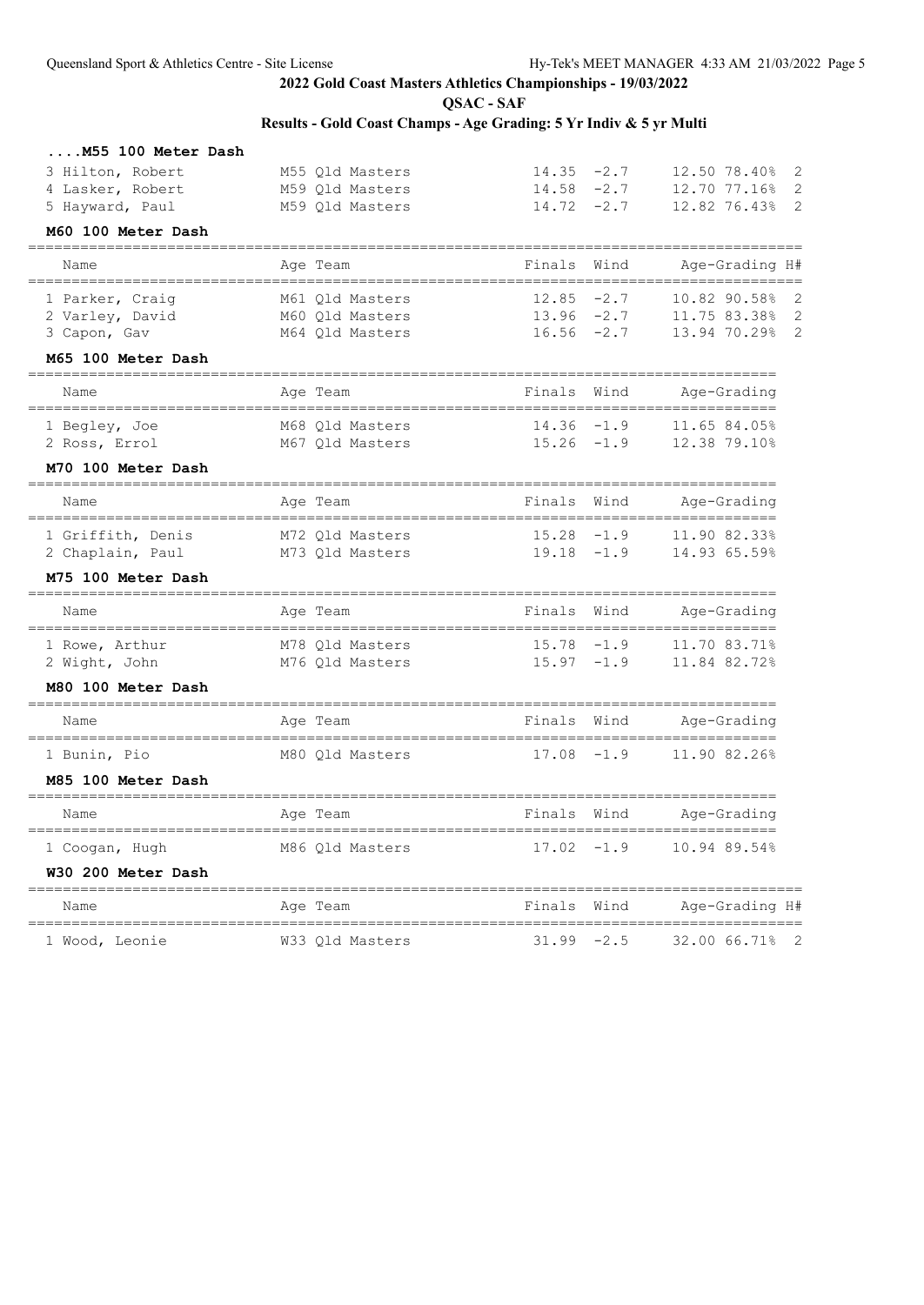**QSAC - SAF**

## **Results - Gold Coast Champs - Age Grading: 5 Yr Indiv & 5 yr Multi**

| W40 200 Meter Dash                 |                 |               |      | ====================    |                         |
|------------------------------------|-----------------|---------------|------|-------------------------|-------------------------|
| Name                               | Age Team        | Finals        | Wind | Age-Grading H#          |                         |
| 1 Lucas, Radika                    | W43 Qld Masters | $30.29 - 2.5$ |      | 28.30 75.40% 2          |                         |
| W45 200 Meter Dash                 |                 |               |      |                         |                         |
| Name                               | Age Team        | Finals        | Wind | Age-Grading H#          |                         |
| 1 Webber, Janet                    | W47 Qld Masters | $30.26 -2.5$  |      | 27.18 78.52% 2          |                         |
| W55 200 Meter Dash                 |                 |               |      |                         |                         |
| Name                               | Age Team        | Finals        | Wind | Age-Grading             |                         |
| 1 Brims, Julie                     | W56 Qld Masters | $27.70 -2.2$  |      | 22.89 93.25%            |                         |
| 2 Veurman, Jessica                 | W55 Qld Masters | $31.52 -2.2$  |      | 26.05 81.95%            |                         |
| 3 Paterson, Tamara                 | W55 Qld Masters | $32.43 - 2.2$ |      | 26.80 79.65%            |                         |
| 4 Lakin, Karen                     | W58 Qld Masters | $32.98 - 2.2$ |      | 27.25 78.32%            |                         |
| W65 200 Meter Dash                 |                 |               |      |                         |                         |
| Name                               | Age Team        | Finals        | Wind | Age-Grading             |                         |
| 1 McGregor, Mary                   | W65 Qld Masters | $35.10 -2.2$  |      | 26.48 80.60%            |                         |
| W70 200 Meter Dash                 |                 |               |      |                         |                         |
| Name                               | Age Team        | Finals        | Wind | Age-Grading             |                         |
| 1 Davis, Carol                     | W71 Qld Masters | $34.52 -2.2$  |      | 24.40 87.46%            |                         |
| 2 Moorhouse, Paula W73 Qld Masters |                 |               |      | 41.53 -2.2 29.36 72.69% |                         |
| W75 200 Meter Dash                 |                 |               |      |                         |                         |
| Name                               | Age Team        | Finals        | Wind | Age-Grading             |                         |
| 1 Allison, Marge                   | W77 Qld Masters | $37.96 -2.2$  |      | 24.85 85.91%            |                         |
| M40 200 Meter Dash                 |                 |               |      |                         |                         |
| Name                               | Age Team        | Finals        | Wind | Age-Grading H#          |                         |
| 1 Hadjandonis, Kon                 | M44 Qld Masters | $26.22 - 3.4$ |      | 25.01 77.27% 4          |                         |
| 2 Ladynski, Shane                  | M43 Qld Masters | $26.86 - 3.4$ |      | 25.62 75.43% 4          |                         |
| M45 200 Meter Dash                 |                 |               |      | ----------------------  |                         |
| Name                               | Age Team        | Finals        | Wind | Age-Grading H#          |                         |
| 1 Scully, Graham                   | M48 Qld Masters | 24.54         | 1.7  | 22.67 85.25%            | $\overline{\mathbf{3}}$ |
| 2 Small, Don                       | M45 Qld Masters | 24.87         | 1.7  | 22.97 84.12%            | $\overline{\mathbf{3}}$ |
| 3 Beatson, Scott                   | M49 Qld Masters | 27.26         | 1.7  | 25.18 76.74%            | -3                      |
| 4 Horder, Matthew                  | M46 Qld Masters | 28.06         | 1.7  | 25.92 74.55%            | $\overline{\mathbf{3}}$ |
| 5 Doel, Rene                       | M46 Qld Masters | 28.16         | 1.7  | 26.01 74.29%            | $\overline{\mathbf{3}}$ |

6 Calleja, Mark M46 Qld Masters 29.34 1.7 27.10 71.30% 3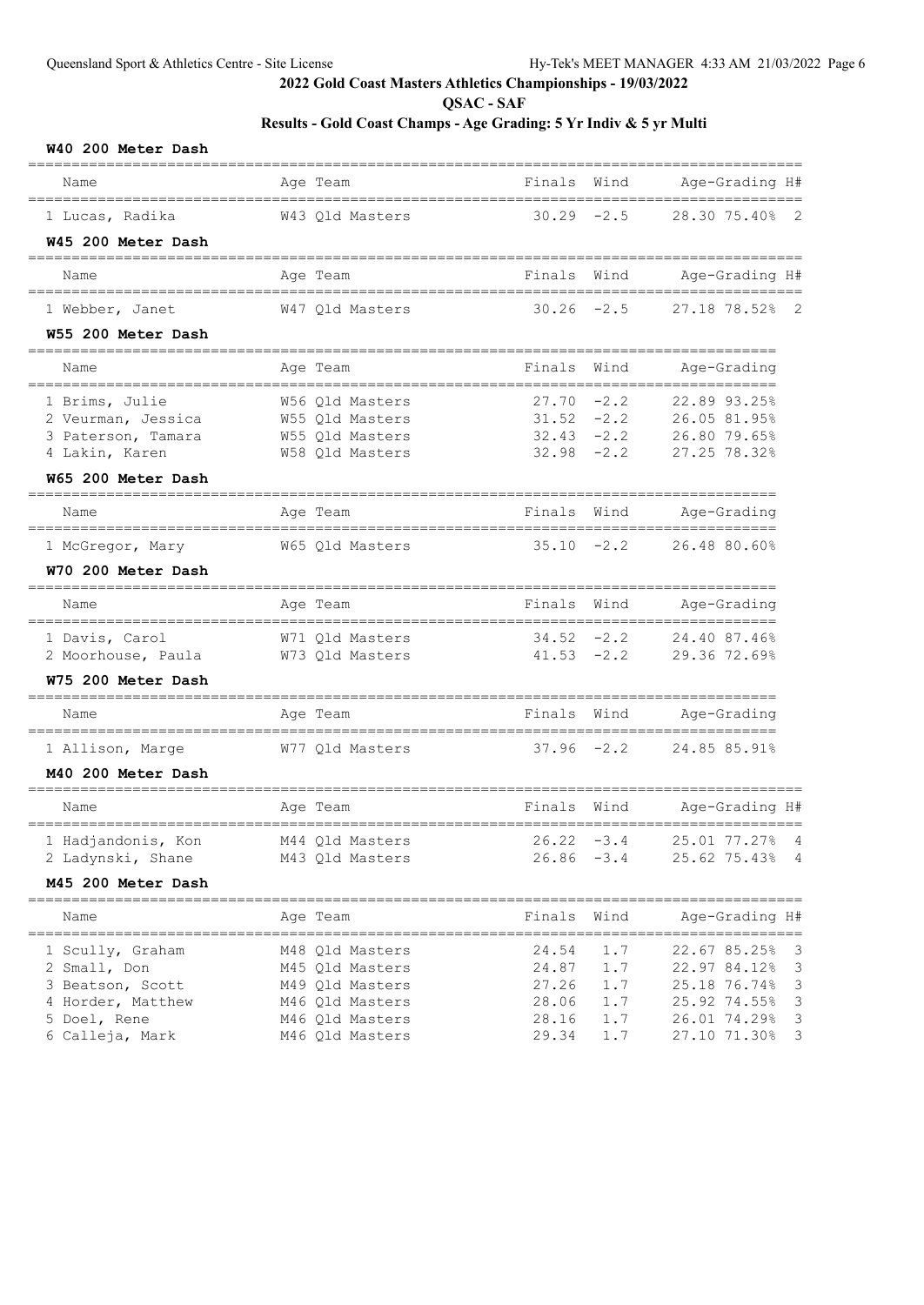**QSAC - SAF**

# **Results - Gold Coast Champs - Age Grading: 5 Yr Indiv & 5 yr Multi**

#### **M50 200 Meter Dash**

| Name                                         | Age Team                           | Finals                         | Wind   | Age-Grading H#                           |                                  |
|----------------------------------------------|------------------------------------|--------------------------------|--------|------------------------------------------|----------------------------------|
| 1 Parkinson, Gary                            | M54 Qld Masters                    | 25.03                          | $-3.4$ | 22.37 86.42%                             | 4                                |
| M55 200 Meter Dash                           |                                    |                                |        |                                          |                                  |
| Name                                         | Age Team                           | Finals                         | Wind   | Age-Grading H#                           |                                  |
| 1 Brack, Christopher                         | M56 Qld Masters                    | 25.06                          | $-3.4$ | 21.64 89.31%                             | 4                                |
| 2 Di Giandomenico, Fabio<br>3 Hilton, Robert | M58 Qld Masters<br>M55 Qld Masters | $25.77 - 3.4$<br>$29.90 - 3.4$ |        | 22.25 86.85%<br>25.82 74.85%             | $\overline{4}$<br>$\overline{4}$ |
| M60 200 Meter Dash                           |                                    |                                |        |                                          |                                  |
| Name                                         | Age Team                           | Finals                         | Wind   | Age-Grading H#                           |                                  |
|                                              |                                    | =======                        | ====== |                                          |                                  |
| 1 Parker, Craig<br>2 Varley, David           | M61 Qld Masters<br>M60 Qld Masters | 26.68<br>$28.73 - 2.0$         | $-2.0$ | 22.23 86.92%<br>23.94 80.72%             | $\overline{2}$<br>$\mathbf{2}$   |
| 3 James, D                                   | M60 Old Masters                    | $29.39 - 2.0$                  |        | 24.49 78.90%                             | $\mathbf{2}$                     |
| 4 Davies-Evans, Steve                        | M63 Qld Masters                    | $29.75 - 2.0$                  |        | 24.79 77.95%                             | 2                                |
| 5 Capon, Gav                                 | M64 Qld Masters                    | 31.60                          | $-2.0$ | 26.33 73.39%                             | 2                                |
| M65 200 Meter Dash<br>______________         |                                    |                                |        |                                          |                                  |
| Name                                         | Age Team                           | Finals                         | Wind   | Age-Grading<br>-------------------       |                                  |
| 1 Begley, Joe                                | M68 Old Masters                    | 29.85                          | $-1.7$ | 23.91 80.84%                             |                                  |
| 2 Ross, Errol                                | M67 Qld Masters                    | $31.52 -1.7$                   |        | 25.24 76.55%                             |                                  |
| M70 200 Meter Dash<br>=====================  |                                    |                                |        |                                          |                                  |
| Name                                         | Age Team                           | Finals                         | Wind   | Age-Grading H#<br>---------------------- |                                  |
| 1 Griffith, Denis                            | M72 Qld Masters                    | $34.94 - 2.0$                  |        | 26.71 72.35%                             | $\overline{\phantom{0}}^2$       |
| 2 Chaplain, Paul                             | M73 Qld Masters                    | $41.20 -2.0$                   |        | 31.49 61.36%                             | $\overline{\phantom{0}}^2$       |
| M75 200 Meter Dash                           |                                    |                                |        |                                          |                                  |
| Name<br>-----------------------------------  | Age Team                           | Finals                         | Wind   | Age-Grading                              |                                  |
| 1 Rowe, Arthur                               | M78 Qld Masters                    | 33.71                          | $-1.7$ | 24.33 79.44%                             |                                  |
| 2 Wight, John                                | M76 Qld Masters                    | 33.94                          | $-1.7$ | 24.49 78.90%                             |                                  |
| 3 Lacko, Dieter                              | M75 Qld Masters                    | 36.82                          | $-1.7$ | 26.57 72.73%                             |                                  |
| M80 200 Meter Dash                           |                                    |                                |        |                                          |                                  |
| Name                                         | Age Team                           | Finals                         | Wind   | Age-Grading                              |                                  |
| 1 Bunin, Pio                                 | M80 Qld Masters                    | $36.94 -1.7$                   |        | 24.74 78.10%                             |                                  |
| M85 200 Meter Dash                           |                                    |                                |        |                                          |                                  |
| Name                                         | Age Team                           | Finals                         | Wind   | Age-Grading                              |                                  |
| 1 Coogan, Hugh                               | M86 Qld Masters                    | $36.69 - 1.7$                  |        | 22.21 87.03%                             |                                  |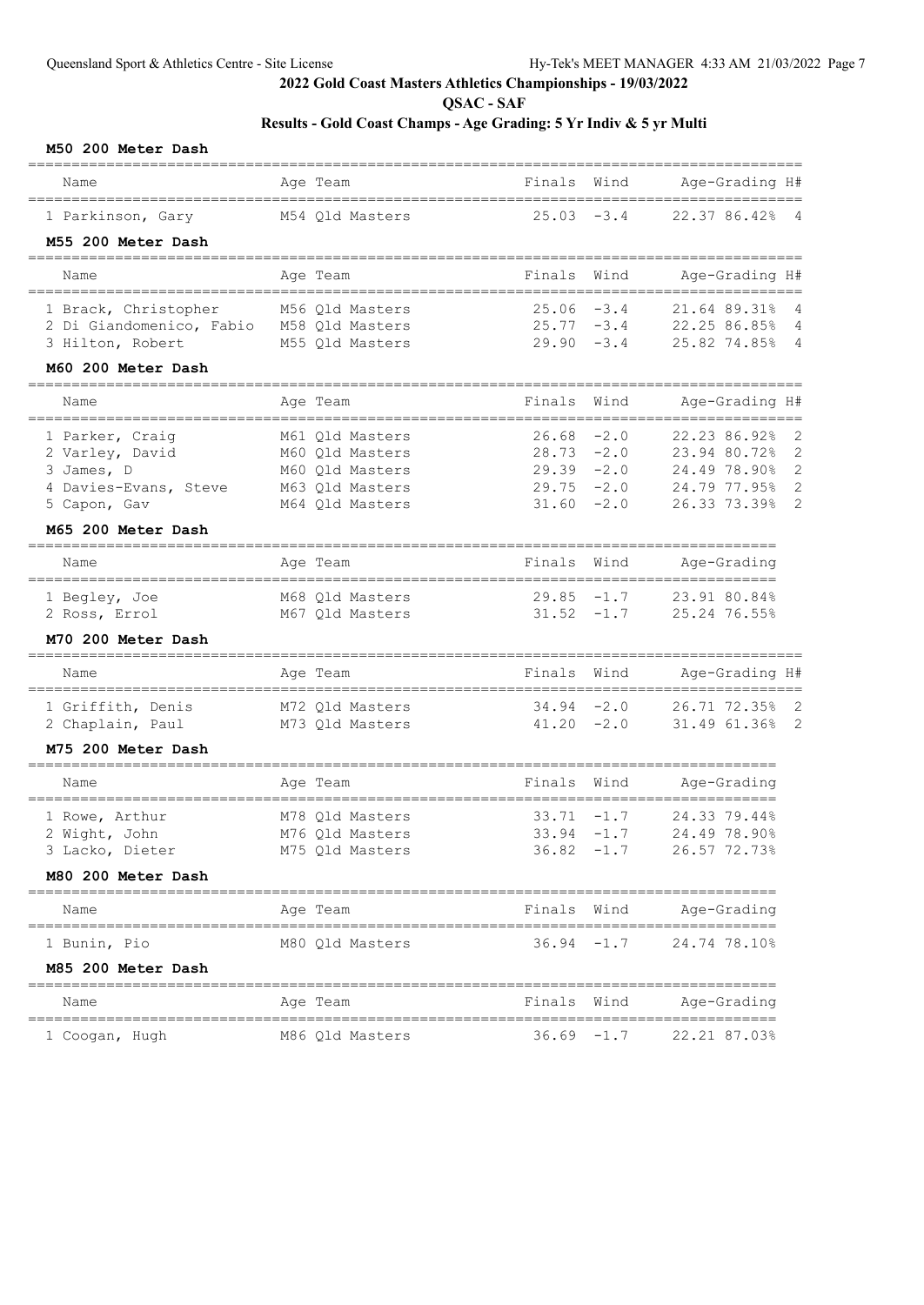**QSAC - SAF**

| W40 400 Meter Dash    |                 |                         |                                                    |
|-----------------------|-----------------|-------------------------|----------------------------------------------------|
| Name                  | Age Team        | Finals                  | Age-Grading H#                                     |
| 1 Kehoe, Gillian      | W41 Qld Masters | 1:07.23                 | $1:03.14$ 75.40%<br>$\overline{2}$                 |
| W50 400 Meter Dash    |                 |                         |                                                    |
| Name                  | Age Team        | Finals                  | Age-Grading H#                                     |
| 1 Bailey, Caroline    | W50 Qld Masters | 1:15.03                 | $1:04.34$ 73.98% 2                                 |
| W55 400 Meter Dash    |                 |                         |                                                    |
| Name                  | Age Team        | Finals                  | Age-Grading                                        |
| 1 Brims, Julie        | W56 Qld Masters | 1:04.55                 | 52.72 90.29%                                       |
| 2 Lakin, Karen        | W58 Qld Masters | 1:17.17                 | 1:03.03 75.52%                                     |
| 3 Paterson, Tamara    | W55 Qld Masters | 1:17.79                 | 1:03.54 74.92%                                     |
| 4 Veurman, Jessica    | W55 Qld Masters | 1:19.33                 | 1:04.79 73.47%                                     |
| W75 400 Meter Dash    |                 |                         |                                                    |
| Name                  | Age Team        | Finals                  | Age-Grading                                        |
| 1 Allison, Marge      | W77 Old Masters | 1:29.00                 | 52.42 90.82%                                       |
| M45 400 Meter Dash    |                 |                         |                                                    |
| Name                  | Age Team        | Finals                  | Age-Grading H#                                     |
| 1 Scully, Graham      | M48 Qld Masters | 55.54                   | 50.29 85.87%<br>- 3                                |
| 2 Doel, Rene          | M46 Qld Masters | 1:02.47                 | 56.57 76.34%<br>$\overline{\mathbf{3}}$            |
| M50 400 Meter Dash    |                 |                         |                                                    |
| Name                  | Age Team        | Finals                  | Age-Grading H#                                     |
| 1 Parkinson, Gary     | M54 Qld Masters | 55.83                   | 48.88 88.36%<br>- 3                                |
| M55 400 Meter Dash    |                 |                         |                                                    |
| Name                  | Age Team        | Finals                  | Age-Grading H#                                     |
| 1 Brack, Christopher  | M56 Qld Masters | 54.94                   | 46.45 92.97% 3                                     |
| M60 400 Meter Dash    |                 | ======================= |                                                    |
| Name                  | Age Team        | Finals                  | Age-Grading H#                                     |
| 1 Lepper, Mark        | M60 Qld Masters | 1:03.34                 | $==$<br>51.65 83.61%<br>$\overline{\phantom{0}}^2$ |
| 2 Parker, Craig       | M61 Qld Masters | 1:04.74                 | 2<br>52.79 81.80%                                  |
| 3 Davies-Evans, Steve | M63 Qld Masters | 1:05.10                 | 2<br>53.09 81.35%                                  |
| 4 James, D            | M60 Qld Masters | 1:05.87                 | 2<br>53.72 80.40%                                  |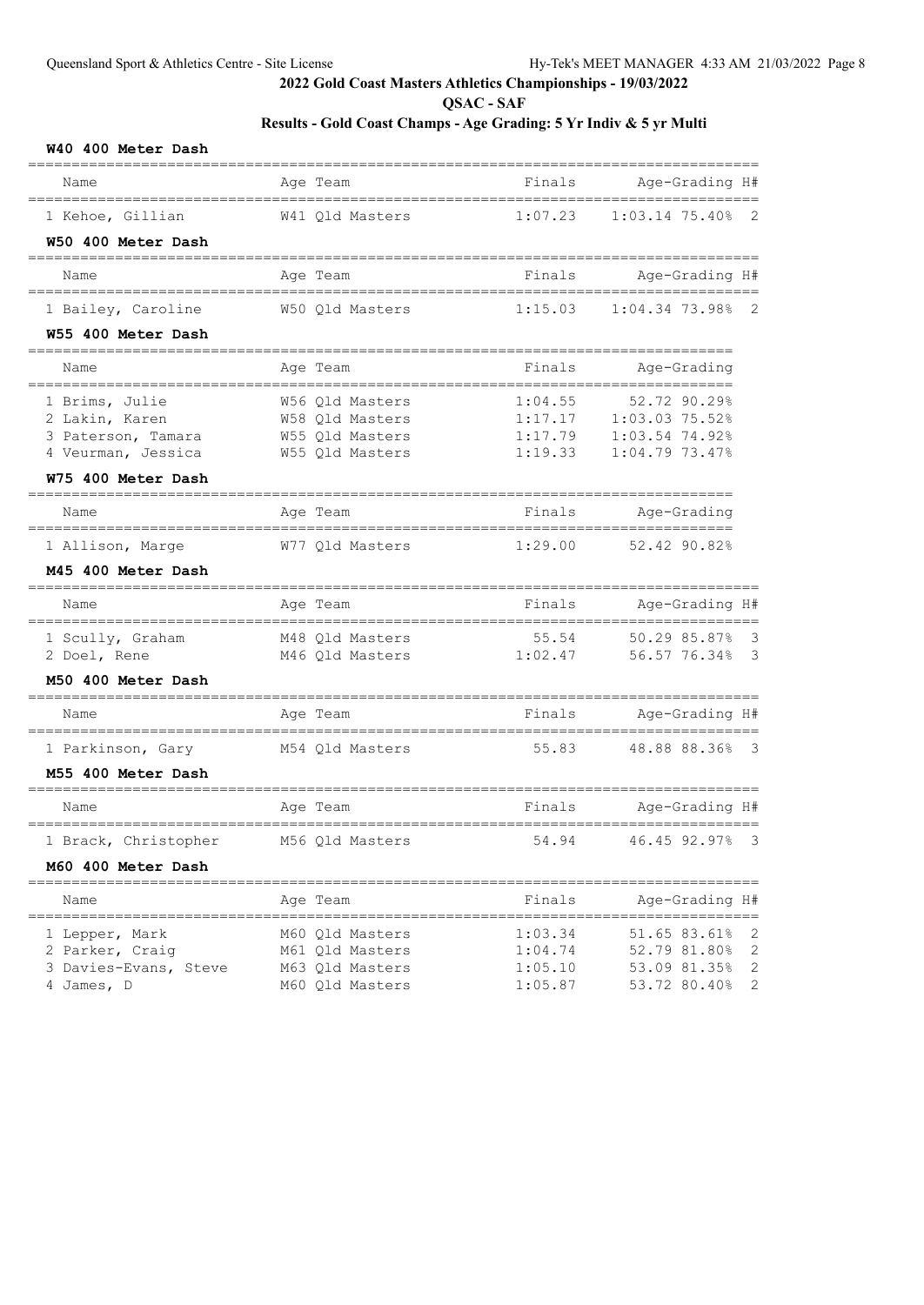**QSAC - SAF**

# **Results - Gold Coast Champs - Age Grading: 5 Yr Indiv & 5 yr Multi**

#### **M65 400 Meter Dash**

| Name                                            | Age Team                              | Finals                     | Age-Grading H#                    |
|-------------------------------------------------|---------------------------------------|----------------------------|-----------------------------------|
| 1 Gunningham, Robert Phili M68 Qld Masters      |                                       | 1:14.91                    | 58.70 73.55%                      |
| M70 400 Meter Dash<br>____________________      |                                       |                            |                                   |
| Name                                            | Age Team                              | Finals                     | Age-Grading H#                    |
| _________________________<br>1 Bodsworth, Bruce | M70 Qld Masters                       | 1:14.77                    | 55.78 77.41%<br>2                 |
| 2 Chaplain, Paul                                | M73 Qld Masters                       | 1:46.73                    | 1:19.63 54.23%<br>$\overline{c}$  |
| M75 400 Meter Dash<br>========================= |                                       |                            |                                   |
| Name<br>_____________________                   | Age Team<br>________________________  | Finals                     | Age-Grading                       |
| 1 Rowe, Arthur                                  | M78 Qld Masters                       | 1:21.34                    | 56.81 76.01%                      |
| 2 Lacko, Dieter<br>3 Childs, John               | M75 Qld Masters<br>M76 Qld Masters    | 1:21.43<br>1:23.26         | 56.88 75.93%<br>58.15 74.26%      |
| M80 400 Meter Dash                              |                                       |                            |                                   |
| =========================<br>Name               | ===============<br>Age Team           | ================<br>Finals | ============<br>Age-Grading       |
| ____________________<br>1 Bunin, Pio            | M80 Old Masters                       | 1:26.15                    | 54.82 78.77%                      |
| 2 Mancey, Colin                                 | M80 Qld Masters                       | 1:27.94                    | 55.96 77.17%                      |
| W40 800 Meter Run                               |                                       |                            |                                   |
| Name<br>___________________________________     | Age Team<br>,,,,,,,,,,,,,,,,,,,,,,,,, | Finals                     | Age-Grading<br>================== |
| 1 Kehoe, Gillian                                | W41 Qld Masters                       | 2:40.95                    | 2:33.50 73.80%                    |
| W50 800 Meter Run                               |                                       |                            |                                   |
| Name                                            | Age Team                              | Finals                     | Age-Grading                       |
| 1 Bailey, Caroline                              | W50 Old Masters                       | 2:44.82                    | 2:23.55 78.92%                    |
| 2 Dunne, Peta                                   | W50 Qld Masters                       | 2:45.76                    | 2:24.37 78.47%                    |
| W70 800 Meter Run                               |                                       |                            |                                   |
| Name                                            | Age Team                              | Finals                     | Age-Grading                       |
| 1 Moorhouse, Paula                              | W73 Qld Masters                       | 3:56.19                    | 2:39.48 71.03%                    |
| M30 800 Meter Run<br>======================     | ----------                            | ============               |                                   |
| Name                                            | Age Team                              | Finals                     | Age-Grading                       |
| --------------------<br>1 Davis, Christopher    | M31 Old Masters                       | 2:18.09                    | 2:18.10 73.22%                    |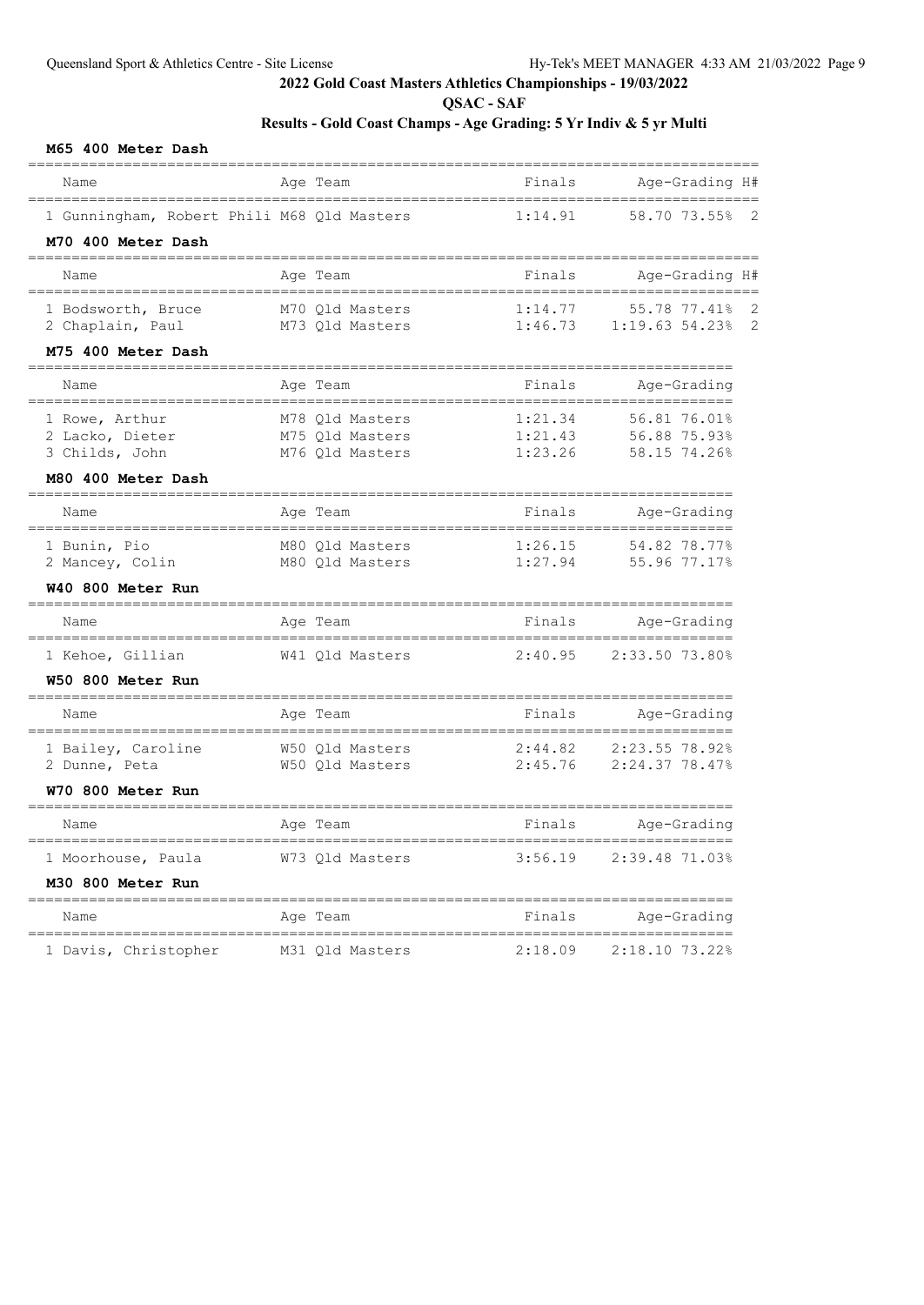**QSAC - SAF**

## **Results - Gold Coast Champs - Age Grading: 5 Yr Indiv & 5 yr Multi**

#### **M35 800 Meter Run**

| Name                                               | Age Team        | Finals  | Age-Grading                      |
|----------------------------------------------------|-----------------|---------|----------------------------------|
| 1 Thompson, Josh                                   | M38 Qld Masters | 2:11.74 | 2:10.65 77.39%                   |
| M40 800 Meter Run                                  |                 |         |                                  |
| Name                                               | Age Team        |         | Finals Age-Grading               |
| 1 Mellish, Daniel                                  | M43 Qld Masters | 2:07.22 | 2:01.63 83.13%                   |
| M45 800 Meter Run                                  |                 |         |                                  |
| Name                                               | Age Team        |         | Finals Age-Grading               |
| 1 Dover, Thomas                                    | M46 Qld Masters | 2:08.93 | 1:58.66 85.22%                   |
| M50 800 Meter Run                                  |                 |         |                                  |
| Name                                               | Age Team        |         | Finals Age-Grading               |
| 1 Link, Peter                                      | M54 Qld Masters | 2:13.42 | 1:58.04 85.66%                   |
| M55 800 Meter Run                                  |                 |         |                                  |
| Name                                               | Age Team        | Finals  | Age-Grading                      |
| 1 Phelan, Joseph                                   | M55 Qld Masters | 2:24.77 | 2:02.91 82.26%                   |
| 2 Bryant, Darryn<br>M60 800 Meter Run              | M55 Qld Masters | 2:30.79 | 2:08.03 78.98%                   |
|                                                    |                 |         |                                  |
| Name                                               | Age Team        |         | Finals Age-Grading               |
| 1 Lepper, Mark                                     | M60 Qld Masters | 2:22.51 | 1:55.91 87.24%                   |
| M65 800 Meter Run                                  |                 |         |                                  |
| Name                                               | Age Team        |         | Finals Age-Grading<br>========== |
| 1 Gunningham, Robert Phili M68 Qld Masters         |                 | 2:56.19 | 2:17.01 73.80%                   |
| M70 800 Meter Run                                  |                 |         |                                  |
| Name                                               | Age Team        | Finals  | Age-Grading                      |
| 1 Ryan, Sean                                       | M73 Qld Masters | 3:16.67 | 2:25.93 69.29%                   |
| M75 800 Meter Run                                  |                 |         |                                  |
| ==================================<br>Name         | Age Team        | Finals  | Age-Grading                      |
| ================================<br>1 Childs, John | M76 Qld Masters | 3:18.35 | 2:17.34 73.62%                   |
| 2 Lacko, Dieter                                    | M75 Qld Masters | 3:19.44 | 2:18.10 73.22%                   |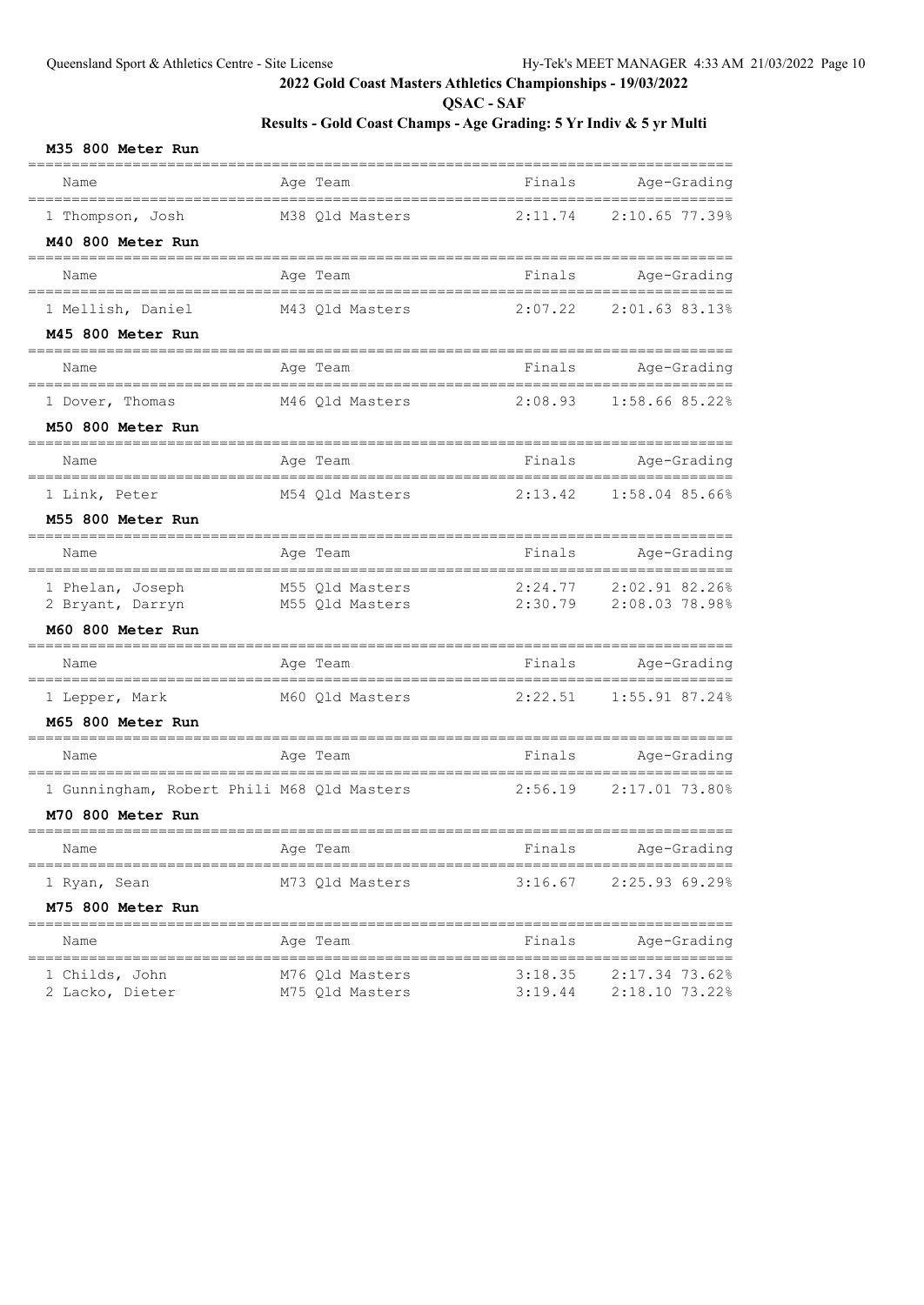**QSAC - SAF**

| M80 800 Meter Run |  |  |  |  |
|-------------------|--|--|--|--|
|-------------------|--|--|--|--|

| Name                                                        | Age Team                                    | Finals  | Age-Grading                        |
|-------------------------------------------------------------|---------------------------------------------|---------|------------------------------------|
| =======================<br>1 Mancey, Colin                  | M80 Old Masters                             | 3:24.93 | ================<br>2:08.72 78.55% |
| W50 1500 Meter Run<br>____________________                  |                                             |         |                                    |
| Name                                                        | Age Team                                    | Finals  | Age-Grading                        |
| 1 Dunne, Peta                                               | W50 Qld Masters                             | 5:55.73 | 5:06.89 75.75%                     |
| M30 1500 Meter Run<br>________________________              | -----------------------------               |         |                                    |
| Name                                                        | Age Team                                    | Finals  | Age-Grading                        |
| -----------------------------------<br>1 Davis, Christopher | ._______________________<br>M31 Qld Masters | 4:46.69 | ================<br>4:46.70 71.85% |
| M35 1500 Meter Run                                          |                                             |         |                                    |
| Name                                                        | Age Team                                    | Finals  | Age-Grading                        |
| 1 Thompson, Josh                                            | M38 Qld Masters                             | 4:33.14 | 4:30.77 76.08%                     |
| M45 1500 Meter Run<br>=====================                 |                                             |         |                                    |
| Name                                                        | Age Team                                    | Finals  | Age-Grading                        |
| 1 Jackson, Michael                                          | M47 Qld Masters                             | 4:27.42 | 4:04.03 84.42%                     |
| M50 1500 Meter Run<br>_____________________________         |                                             |         |                                    |
| Name                                                        | Age Team                                    | Finals  | Age-Grading                        |
| ----------------------<br>1 Link, Peter                     | --------------------<br>M54 Qld Masters     | 4:41.51 | 4:05.79 83.81%                     |
| M60 1500 Meter Run                                          |                                             |         |                                    |
| Name                                                        | Age Team                                    | Finals  | Age-Grading                        |
| 1 Lepper, Mark                                              | M60 Qld Masters                             | 5:22.80 | 4:16.28 80.38%                     |
| M65 1500 Meter Run                                          |                                             |         |                                    |
| Name                                                        | Age Team                                    | Finals  | Age-Grading                        |
| 1 Gunningham, Robert Phili M68 Qld Masters                  |                                             | 5:50.77 | 4:24.10 78.00%                     |
| M75 1500 Meter Run                                          |                                             |         |                                    |
| Name                                                        | Age Team                                    | Finals  | Age-Grading                        |
| 1 Lacko, Dieter                                             | M75 Qld Masters                             | 7:23.13 | 4:50.52 70.91%                     |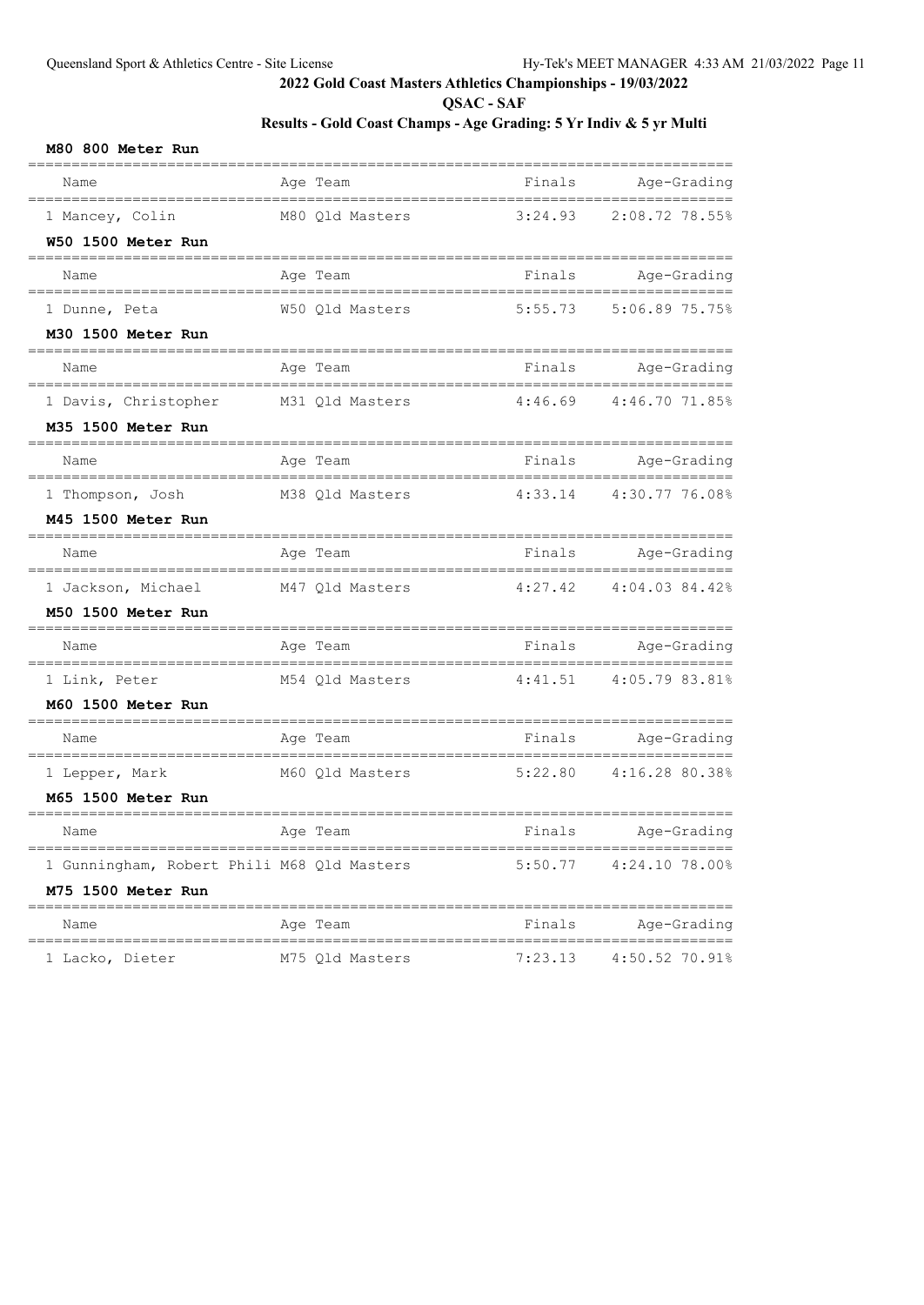**QSAC - SAF**

| M80 1500 Meter Run                           |                                          |          |                            |
|----------------------------------------------|------------------------------------------|----------|----------------------------|
| Name                                         | Age Team                                 |          | Finals Age-Grading         |
| 1 Mancey, Colin                              | M80 Qld Masters                          | 7:23.21  | 4:22.39 78.51%             |
| W40 5000 Meter Run<br>===================    |                                          |          |                            |
| Name                                         | Age Team                                 |          | Finals Age-Grading         |
| 1 Hoskin, Jane                               | W43 Qld Masters                          | 18:22.28 | 17:57.48 80.25%            |
| W50 5000 Meter Run                           |                                          |          |                            |
| Name                                         | Age Team<br>_______________________      |          | Finals Age-Grading         |
| 1 Storer, Heidi                              | W51 Qld Masters 21:02.92 18:21.90 78.47% |          |                            |
| W60 5000 Meter Run                           |                                          |          |                            |
| Name                                         | Age Team                                 |          | Finals Age-Grading         |
| 1 Thornton, Susan                            | W60 Qld Masters                          | 22:54.64 | 17:58.82 80.15%            |
| W65 5000 Meter Run                           |                                          |          |                            |
| Name                                         | Age Team                                 | Finals   | Age-Grading                |
| 1 Jolley, Suzanne<br>-- Ryan, Anne           | W65 Qld Masters<br>W66 Qld Masters       | DNF      | 23:48.15 17:30.12 82.34%   |
| M40 5000 Meter Run                           |                                          |          |                            |
| Name                                         | Age Team                                 | Finals   | Age-Grading                |
| 1 Chay, Michael                              | M43 Qld Masters 21:05.27 20:21.12 61.99% |          |                            |
| M45 5000 Meter Run                           |                                          |          |                            |
| Name                                         | Age Team                                 | Finals   | Age-Grading                |
| 1 Jackson, Paul                              | M48 Qld Masters 17:22.59 16:09.82 78.06% |          |                            |
| M65 5000 Meter Run                           |                                          |          |                            |
| Name<br>------------------------------------ | Age Team                                 | Finals   | Age-Grading                |
| 1 Peters, Ron                                | M68 Old Masters                          |          | 20:50.91  16:27.22  76.68% |
| 2 Gunningham, Robert Phili M68 Qld Masters   |                                          | 23:49.94 | 18:48.51 67.08%            |
| W30 High Jump                                |                                          |          |                            |
| Name                                         | Age Team                                 | Finals   | Age-Grading                |
| 1 Reid, Ashleigh                             | W34 Qld Masters                          | 1.65m    | 1.65m 78.95%               |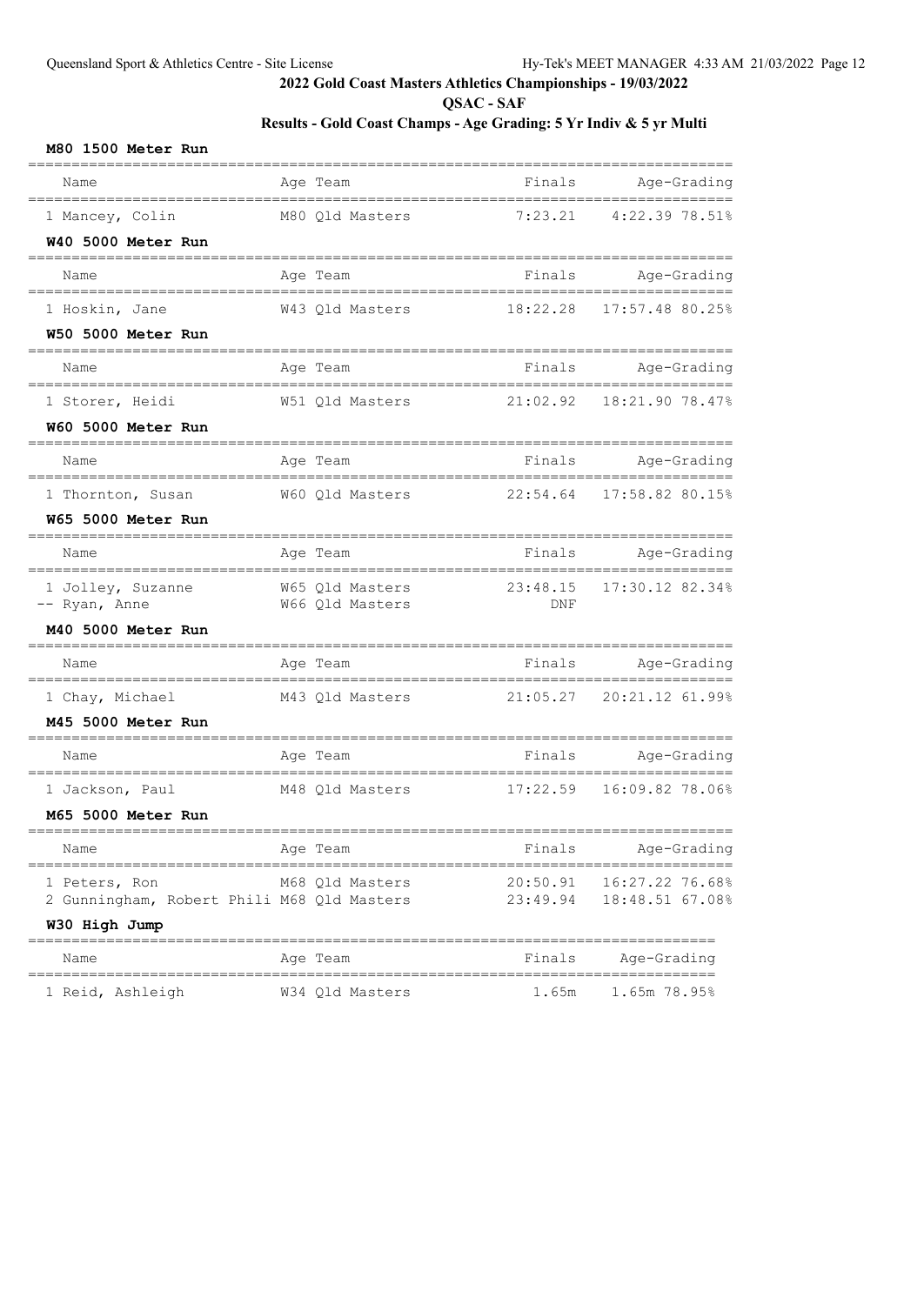**QSAC - SAF**

# **Results - Gold Coast Champs - Age Grading: 5 Yr Indiv & 5 yr Multi**

## **W40 High Jump**

| Name                                                              | Age Team                         | Finals | Age-Grading          |
|-------------------------------------------------------------------|----------------------------------|--------|----------------------|
| 1 Hartmann, Natalie                                               | W40 Qld Masters                  | 1.35m  | 1.48m 71.43%         |
| W45 High Jump                                                     |                                  |        |                      |
| Name                                                              | Age Team                         | Finals | Age-Grading          |
| 1 Webber, Janet                                                   | W47 Qld Masters                  | 1.45m  | 1.68m 80.56%         |
| W50 High Jump                                                     |                                  |        |                      |
| Name                                                              | Age Team                         | Finals | Age-Grading          |
| 1 Craswell, Jodie                                                 | W54 Qld Masters                  | 1.20m  | 1.47m 70.18%         |
| W60 High Jump                                                     |                                  |        |                      |
| Name                                                              | Age Team                         | Finals | Age-Grading          |
| 1 Mayfield, Deann                                                 | W60 Qld Masters                  | 1.41m  | 1.94m 92.76%         |
| M55 High Jump                                                     |                                  |        |                      |
| Name                                                              | Age Team                         | Finals | Age-Grading          |
| 1 Lasker, Robert                                                  | M59 Qld Masters                  | 1.50m  | 1.84m 75.00%         |
| 2 Hughes, Michael                                                 | M58 Qld Masters                  | 1.35m  | 1.65m 67.50%         |
| M60 High Jump                                                     |                                  |        |                      |
| Name                                                              | Age Team                         | Finals | Age-Grading<br>===== |
| 1 Key, Brian                                                      | M61 Qld Masters                  | 1.45m  | 1.88m 77.13%         |
| M65 High Jump                                                     |                                  |        |                      |
| Name                                                              | Age Team                         | Finals | Age-Grading          |
| 1 O'Connor, Bruce                                                 | M68 Qld Masters                  | 1.20m  | 1.66m 67.80%         |
| M70 High Jump                                                     |                                  |        |                      |
| Name                                                              | Age Team                         | Finals | Age-Grading          |
| 1 Bodsworth, Bruce                                                | M70 Qld Masters                  | 1.35m  | 2.00m 81.82%         |
| M75 High Jump                                                     |                                  |        |                      |
| =====================<br>Name<br>________________________________ | Age Team<br>==================== | Finals | Age-Grading          |
| 1 Kennedy, Peter                                                  | M75 Qld Masters                  | 1.20m  | 1.91m 77.92%         |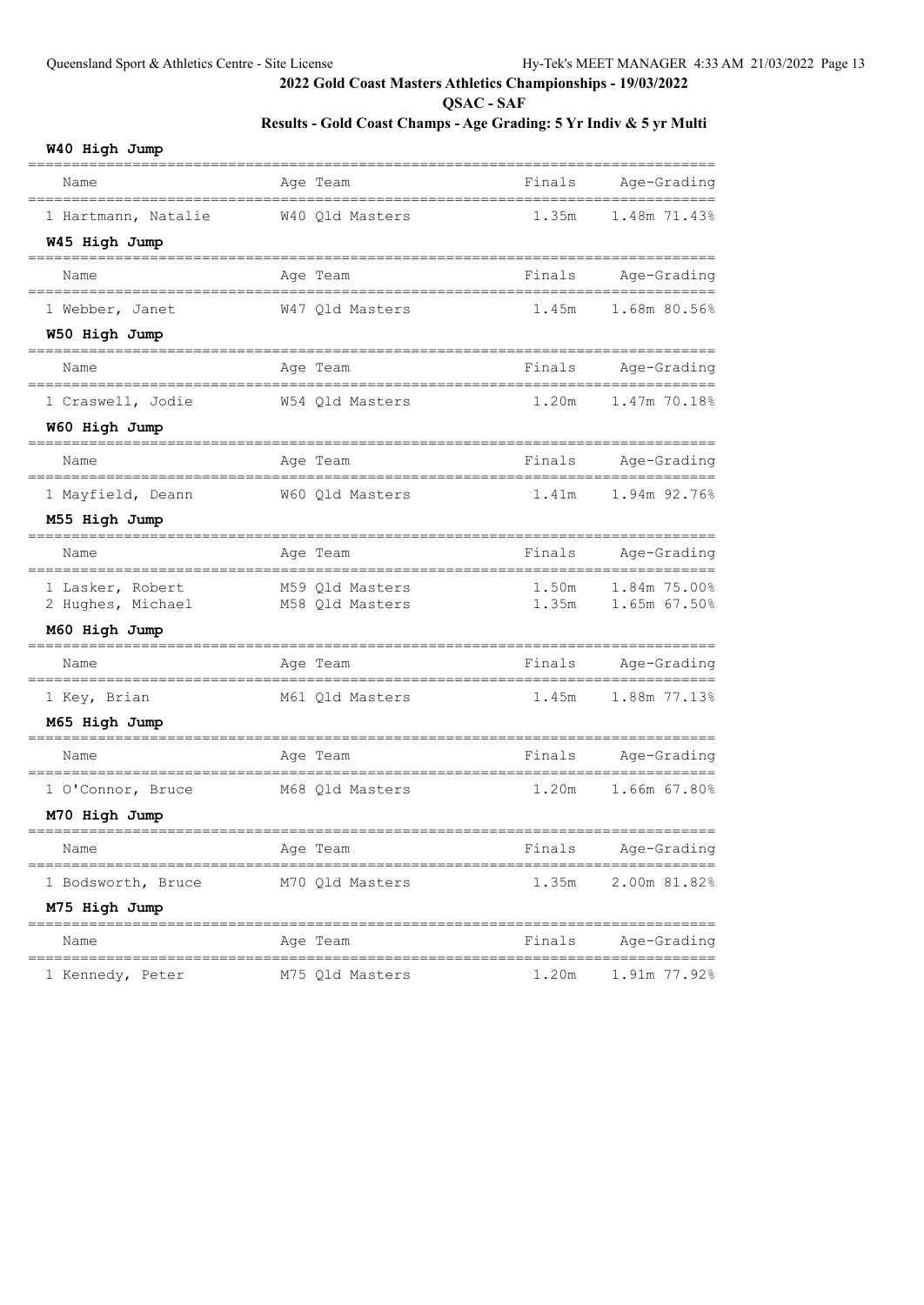**QSAC - SAF**

# **Results - Gold Coast Champs - Age Grading: 5 Yr Indiv & 5 yr Multi**

#### **W50 Pole Vault**

| Name                               | Age Team                          | Finals      | Age-Grading                        |
|------------------------------------|-----------------------------------|-------------|------------------------------------|
| 1 Battersby, Bronwyn               | W54 Qld Masters                   | 1.80m       | 2.33m 45.34%                       |
| M45 Pole Vault                     |                                   |             |                                    |
| Name                               | Age Team                          | Finals      | Age-Grading                        |
| 1 Casey, Paul                      | M46 Qld Masters                   | 3.60m       | 4.13m 67.29%                       |
| M50 Pole Vault                     |                                   |             |                                    |
| Name                               | Age Team                          | Finals      | Age-Grading                        |
| 1 Arbuthnot, Howard                | M54 Qld Masters                   | 4.10m       | 5.03m 82.00%                       |
| M55 Pole Vault                     |                                   |             |                                    |
| Name                               | Age Team                          | Finals      | Age-Grading                        |
| 1 Hughes, Michael                  | M58 Qld Masters                   | 2.50m       | 3.29m 53.65%                       |
| M60 Pole Vault                     |                                   |             |                                    |
| Name                               | Age Team                          | Finals      | Age-Grading                        |
| 1 Varley, David                    | M60 Qld Masters                   | 2.80m       | 3.98m 64.97%                       |
| 2 Elliott, Craig<br>M65 Pole Vault | M64 Qld Masters                   | 2.50m       | 3.55m 58.00%                       |
|                                    |                                   |             |                                    |
| Name                               | Age Team<br>--------------------- | Finals      | Age-Grading<br>___________________ |
| 1 O'Connor, Bruce                  | M68 Qld Masters                   | 1.50m       | 2.32m 37.78%                       |
| M75 Pole Vault                     |                                   |             |                                    |
| Name                               | Age Team                          | Finals      | Age-Grading                        |
| 1 Kennedy, Peter                   | M75 Qld Masters                   | 2.00m       | 3.74m 60.98%                       |
| W30 Long Jump                      |                                   |             |                                    |
| Name                               | Age Team                          | Finals      | Wind<br>Age-Grading                |
| 1 Patankar, Prachita               | W34 Qld Masters                   |             | 4.88m 2.7 4.88m 64.89%             |
| 2 Muller, Sharne                   | W33 Qld Masters                   |             | 4.68m 3.7 4.68m 62.23%             |
| W35 Long Jump                      |                                   |             |                                    |
| Name                               | Age Team                          | Finals Wind | Age-Grading                        |
| 1 Sineva, Svetlana                 | W38 Qld Masters                   | 4.19m       | 4.39m 58.52%<br>NWI                |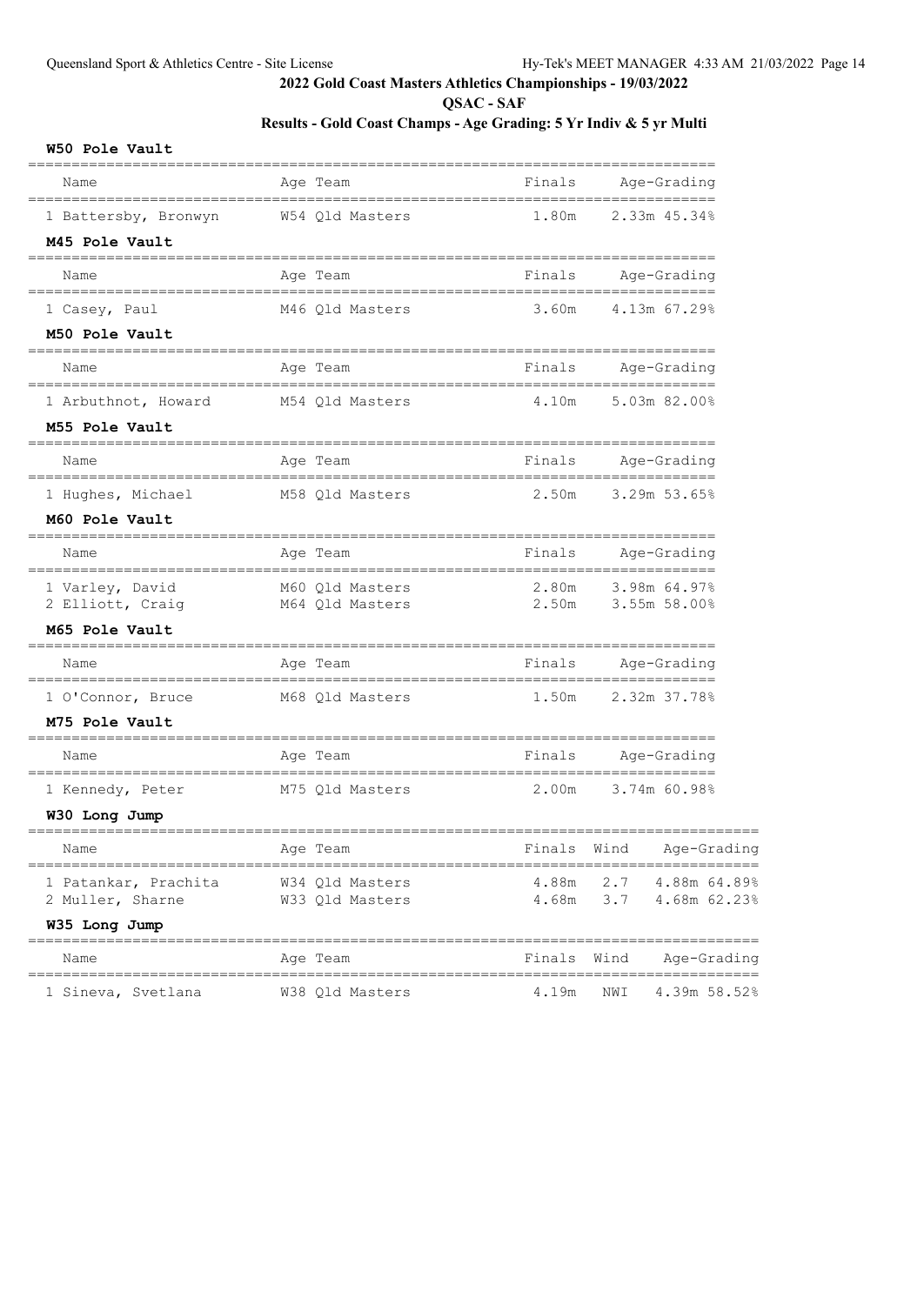**QSAC - SAF**

## **Results - Gold Coast Champs - Age Grading: 5 Yr Indiv & 5 yr Multi**

## **W45 Long Jump**

| Name                                      | Age Team                           | Finals         | Wind       | Age-Grading<br>=====         |
|-------------------------------------------|------------------------------------|----------------|------------|------------------------------|
| 1 Webber, Janet                           | W47 Qld Masters                    | 4.14m          | 1.8        | 4.87m 64.79%                 |
| W50 Long Jump                             |                                    |                |            |                              |
| ================<br>Name                  | Age Team                           | Finals         | Wind       | Age-Grading                  |
| 1 Craswell, Jodie<br>2 Battersby, Bronwyn | W54 Old Masters<br>W54 Qld Masters | 3.80m<br>3.63m | NWI<br>NWI | 4.76m 63.33%<br>4.55m 60.50% |
| W55 Long Jump                             |                                    |                |            |                              |
| ==================<br>Name                | Age Team                           | Finals         | Wind       | Age-Grading                  |
| 1 Paterson, Tamara                        | W55 Old Masters                    | 4.01m          | 3.1        | 5.37m 71.48%                 |
| W70 Long Jump                             |                                    |                |            |                              |
| Name<br>___________                       | Age Team                           | Finals         | Wind       | Age-Grading                  |
| 1 Davis, Carol                            | W71 Qld Masters                    | 3.83m          | 1.6        | 6.48m 86.26%                 |
| M40 Long Jump                             |                                    |                |            |                              |
| ================<br>Name                  | Age Team                           | Finals         | Wind       | Age-Grading                  |
| 1 Mackenzie, Brett                        | M42 Qld Masters                    | 5.29m          | 1.7        | 5.76m 64.43%                 |
| 2 Short, Luke                             | M43 Qld Masters                    | 5.19m          | 1.8        | 5.65m 63.22%                 |
| M45 Long Jump<br>================         |                                    |                |            |                              |
| Name                                      | Age Team                           | Finals         | Wind       | Age-Grading                  |
| 1 Couper, Zac                             | M45 Qld Masters                    | 5.20m          | $+0.0$     | 6.00m 67.10%                 |
| 2 Dundas, Paul                            | M48 Qld Masters                    | 4.75m<br>4.73m | 2.1<br>0.8 | 5.48m 61.29%<br>5.46m 61.03% |
| 3 Beatson, Scott<br>M65 Long Jump         | M49 Qld Masters                    |                |            |                              |
| ==============                            |                                    |                |            |                              |
| Name                                      | Age Team                           | Finals         | Wind       | Age-Grading                  |
| 1 O'Connor, Bruce                         | M68 Qld Masters                    | 3.35m          | 3.3        | 5.08m 56.88%                 |
| M70 Long Jump                             |                                    |                |            |                              |
| Name<br>==========                        | Age Team<br>=============          | Finals         | Wind       | Age-Grading<br>=========     |
| 1 Bodsworth, Bruce<br>2 Griffith, Denis   | M70 Old Masters<br>M72 Qld Masters | 3.64m<br>3.46m | 2.1<br>2.4 | 5.99m 67.03%<br>5.70m 63.72% |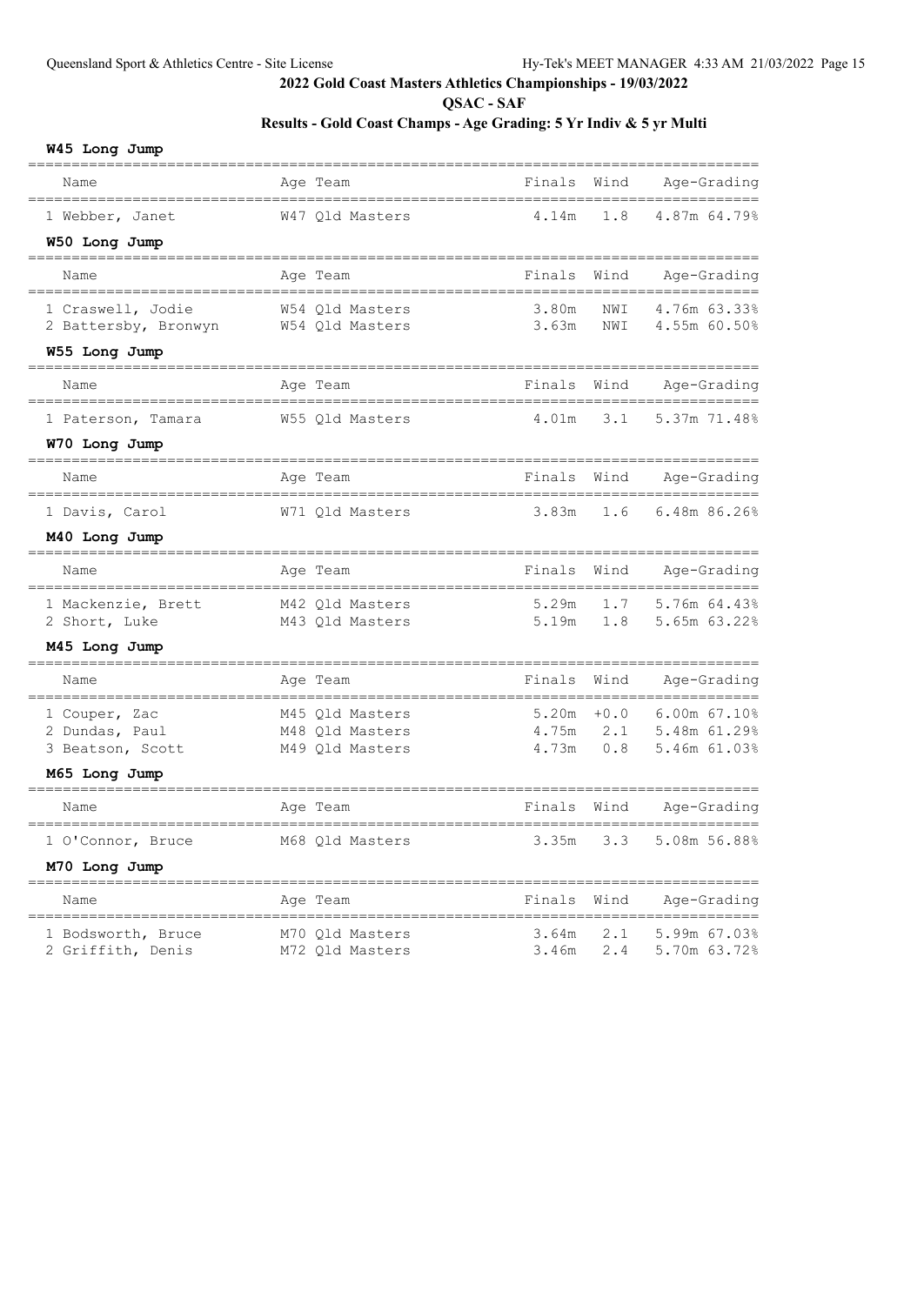**QSAC - SAF**

|  | M75 Long Jump |  |
|--|---------------|--|
|--|---------------|--|

| Name                                    | Age Team                           | Finals             | Wind | Age-Grading                    |
|-----------------------------------------|------------------------------------|--------------------|------|--------------------------------|
| 1 Kennedy, Peter                        | M75 Qld Masters                    | 3.70m              | 1.0  | 6.66m 74.45%                   |
| M80 Long Jump                           |                                    |                    |      |                                |
| Name                                    | Age Team                           | Finals             | Wind | Age-Grading                    |
| 1 Bunin, Pio                            | M80 Qld Masters                    | 3.39m              | 3.5  | 6.73m 75.33%                   |
| W30 Triple Jump                         |                                    |                    |      |                                |
| Name                                    | Age Team                           | Finals             | Wind | Age-Grading                    |
| 1 Muller, Sharne                        | W33 Qld Masters                    | 9.45m              | 3.4  | 9.45m 60.97%                   |
| 2 Patankar, Prachita<br>W50 Triple Jump | W34 Qld Masters                    | 9.41m              | 2.0  | 9.41m 60.71%                   |
|                                         |                                    |                    |      |                                |
| Name                                    | Age Team                           | Finals             | Wind | Age-Grading                    |
| 1 Dale, Joy                             | W50 Qld Masters                    | 7.04m              | 3.0  | 8.59m 55.43%                   |
| M65 Triple Jump                         |                                    |                    |      |                                |
| Name                                    | Age Team                           | Finals Wind        |      | Age-Grading                    |
| 1 O'Connor, Bruce                       | M68 Qld Masters                    |                    |      | 6.94m -0.1 10.27m 56.15%       |
| W30 Shot Put                            |                                    |                    |      |                                |
| Name                                    | Age Team                           | Finals Age-Grading |      | =================              |
| 1 Carr, Bianca                          | W31 Qld Masters                    | 10.34m             |      | 10.34m 45.69%                  |
| 2 Mcnamara, Demi<br>W35 Shot Put        | W32 Qld Masters                    | 7.81m              |      | 7.81m 34.51%                   |
|                                         |                                    |                    |      |                                |
| Name                                    | Age Team                           | Finals Age-Grading |      |                                |
| 1 Ramsden, Miranda                      | W38 Qld Masters                    | 9.61m              |      | 9.96m 44.02%                   |
| W45 Shot Put                            |                                    |                    |      |                                |
| Name                                    | Age Team                           | Finals             |      | Age-Grading                    |
| 1 Eilola, Tina                          | W48 Qld Masters                    | 8.57m              |      | 10.23m 45.22%                  |
| 2 Webber, Janet                         | W47 Qld Masters                    | 7.98m              |      | 9.53m 42.11%                   |
| W50 Shot Put                            |                                    |                    |      |                                |
| Name                                    | Age Team                           | Finals             |      | Age-Grading                    |
| 1 Hilton, Leanne                        | W53 Qld Masters<br>W51 Qld Masters | 9.85m<br>8.52m     |      | 12.41m 54.87%<br>10.74m 47.47% |
| 2 Mackie, Althea                        |                                    |                    |      |                                |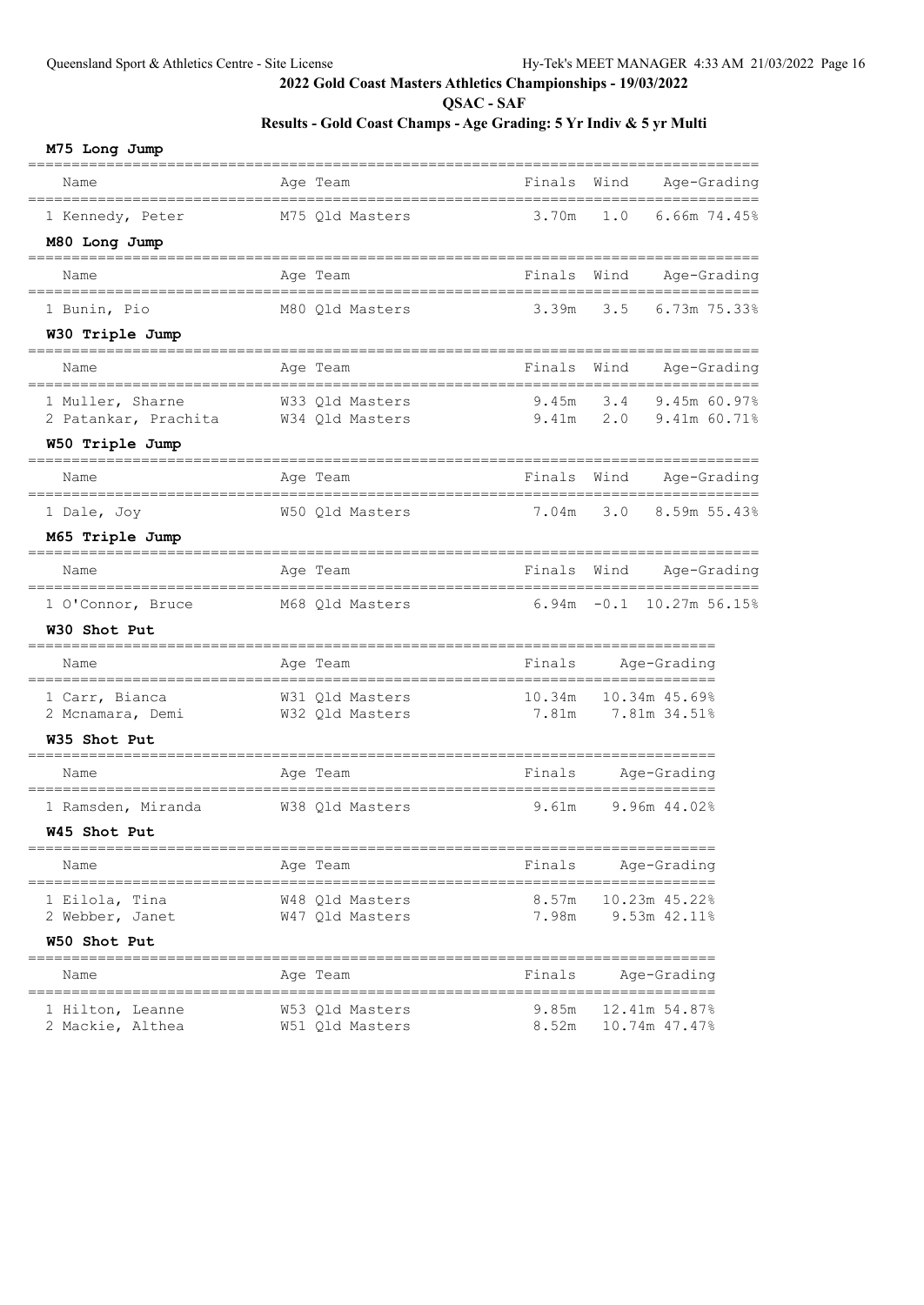**QSAC - SAF**

| W50 Shot Put                                          |                                       |                                        |                            |
|-------------------------------------------------------|---------------------------------------|----------------------------------------|----------------------------|
| 3 Battersby, Bronwyn                                  | W54 Qld Masters                       |                                        | 7.43m 9.36m 41.39%         |
| 4 Manson, Andrea                                      | W54 Qld Masters                       |                                        | 5.49m 6.92m 30.58%         |
| W55 Shot Put                                          |                                       |                                        |                            |
| Name                                                  | Age Team                              | Finals                                 | Age-Grading                |
| 1 Duncan, Lesley 658 Qld Masters                      |                                       |                                        | 8.46m 11.59m 51.24%        |
| 2 Paterson, Tamara M55 Qld Masters                    |                                       |                                        | 6.82m 9.34m 41.31%         |
| W60 Shot Put                                          |                                       |                                        |                            |
| Name                                                  | Age Team                              |                                        | Finals Age-Grading         |
| 1 McClintock, Karel W61 Qld Masters                   |                                       |                                        | 8.99m 13.49m 59.65%        |
| 2 Varley, Desley                                      | W61 Qld Masters                       |                                        | $6.12m$ 9.18m $40.61\%$    |
| W65 Shot Put<br>===================================   | ------------------------------------- |                                        |                            |
| Name                                                  | Age Team                              |                                        | Finals Age-Grading         |
|                                                       | 1 Quinn, Denise 67 65 Qld Masters     |                                        | $6.30m$ $10.45m$ $46.22\%$ |
| W75 Shot Put                                          |                                       |                                        |                            |
| Name                                                  | Age Team                              |                                        | Finals Age-Grading         |
|                                                       | 1 Birtwell, Lorraine M79 Qld Masters  |                                        |                            |
| M35 Shot Put                                          |                                       |                                        |                            |
| Name                                                  | Age Team                              |                                        | Finals Age-Grading         |
|                                                       | 1 Chilcott, Steve M38 Qld Masters     |                                        | 10.27m    10.65m    46.07% |
| M40 Shot Put                                          |                                       |                                        |                            |
| Name                                                  | Age Team                              |                                        | Finals Age-Grading         |
| 1 Hill, Tristan                                       | M41 Qld Masters 10.84m 12.07m 52.22%  |                                        |                            |
| M45 Shot Put                                          |                                       |                                        |                            |
| Name                                                  | Age Team                              | Finals                                 | Age-Grading                |
| ========================<br>1 Doel, Rene              | M46 Qld Masters                       | 10.44m                                 | 12.55m 54.29%              |
| M50 Shot Put                                          |                                       |                                        |                            |
| Name                                                  | Age Team                              | Finals                                 | Age-Grading                |
| ================================<br>1 Harris, Richard | M51 Qld Masters                       | ----------------------------<br>10.38m | 12.16m 52.61%              |
| 1 Crethar, Jason                                      | M50 Qld Masters                       | 10.38m                                 | 12.16m 52.61%              |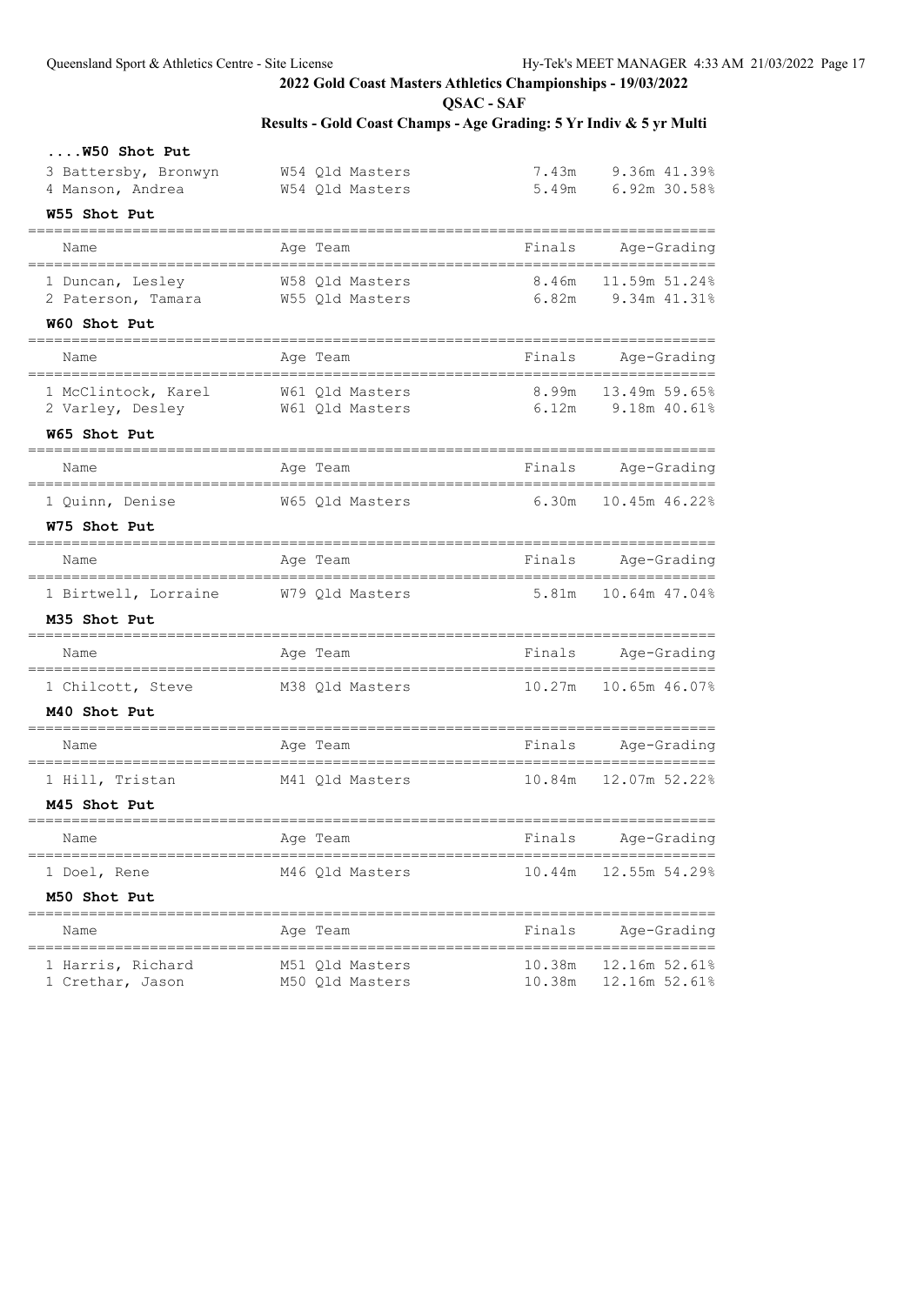**QSAC - SAF**

# **Results - Gold Coast Champs - Age Grading: 5 Yr Indiv & 5 yr Multi**

#### **M55 Shot Put**

| Name                                                                | Age Team                                              | Finals                  | Age-Grading<br>-----                               |
|---------------------------------------------------------------------|-------------------------------------------------------|-------------------------|----------------------------------------------------|
| 1 Milne, John<br>2 Hughes, Michael<br>3 Lowrey, Tim<br>M65 Shot Put | M59 Old Masters<br>M58 Qld Masters<br>M55 Qld Masters | 9.01m<br>8.35m<br>8.08m | 11.44m 49.51%<br>10.60m 45.88%<br>10.26m 44.40%    |
| Name                                                                | Aqe Team                                              | Finals                  | Age-Grading                                        |
| =============<br>1 Joni, Lajos<br>M70 Shot Put                      | --------------------<br>M66 Qld Masters               | 9.92m                   | _________________________________<br>13.49m 58.39% |
| Name                                                                | Age Team                                              | Finals                  | Age-Grading                                        |
| 1 Rowlands, Phillip<br>2 Haggith, David                             | M74 Qld Masters<br>M70 Qld Masters                    | 10.01m<br>8.56m         | 12.81m 55.46%<br>10.96m 47.42%                     |
| M75 Shot Put<br>===============                                     |                                                       |                         |                                                    |
| Name                                                                | Age Team                                              | Finals                  | Age-Grading                                        |
| 1 Quinn, Don                                                        | M77 Qld Masters                                       | 8.52m                   | 11.92m 51.57%                                      |
| M80 Shot Put<br>==============                                      |                                                       |                         |                                                    |
| Name<br>---------------------                                       | Age Team                                              | Finals                  | Age-Grading<br>;==========                         |
| 1 Quarterman, Guy<br>2 Kennedy, Ian<br>W30 Discus Throw             | M80 Qld Masters<br>M82 Qld Masters                    | 9.47m<br>7.44m          | 14.25m 61.65%<br>11.19m 48.44%                     |
| ==========<br>Name                                                  |                                                       | Finals                  | Age-Grading                                        |
|                                                                     | Age Team                                              |                         |                                                    |
| 1 Carr, Bianca<br>2 Mcnamara, Demi                                  | W31 Old Masters<br>W32 Qld Masters                    | 30.36m<br>17.35m        | 30.36m 39.53%<br>17.35m 22.59%                     |
| W35 Discus Throw                                                    |                                                       |                         |                                                    |
| Name                                                                | Age Team                                              | Finals                  | Age-Grading                                        |
| =====================<br>1 Ramsden, Miranda                         | W38 Qld Masters                                       | 21.48m                  | 22.27m 29.00%                                      |
| W45 Discus Throw                                                    |                                                       |                         |                                                    |
| Name                                                                | Age Team                                              | Finals                  | Age-Grading                                        |
| 1 Eilola, Tina                                                      | W48 Qld Masters                                       | 23.09m                  | 27.84m 36.25%                                      |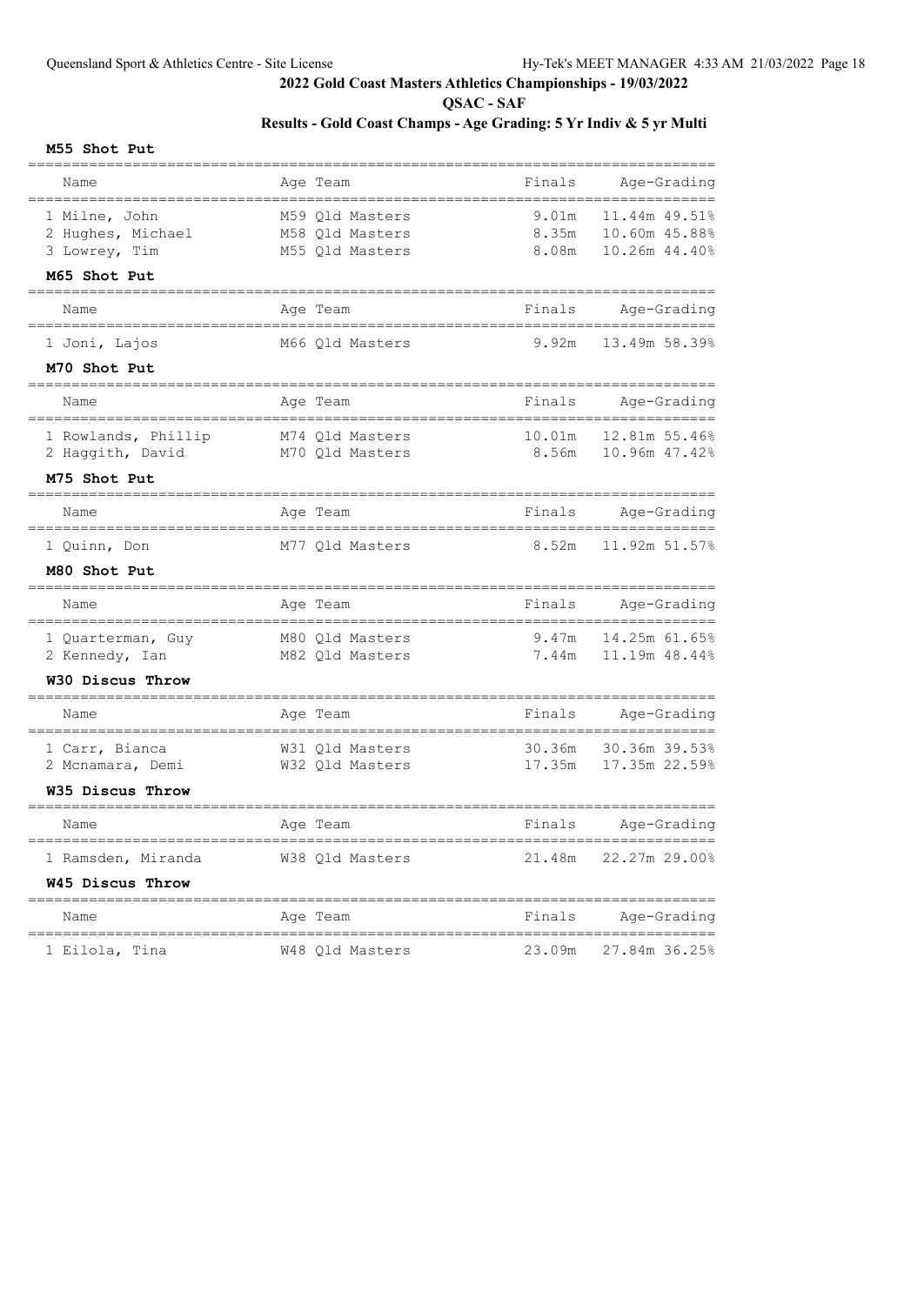**QSAC - SAF**

# **Results - Gold Coast Champs - Age Grading: 5 Yr Indiv & 5 yr Multi**

#### **W50 Discus Throw**

| Name                                 | Age Team                           | Finals           | Age-Grading                       |
|--------------------------------------|------------------------------------|------------------|-----------------------------------|
|                                      |                                    |                  |                                   |
| 1 Mackie, Althea<br>2 Hilton, Leanne | W51 Qld Masters<br>W53 Qld Masters | 24.29m<br>24.19m | 31.88m 41.52%<br>31.75m 41.35%    |
| 3 Manson, Andrea                     | W54 Qld Masters                    | 17.52m           | 23.00m 29.95%                     |
| 4 Battersby, Bronwyn                 | W54 Qld Masters                    | 15.47m           | 20.30m 26.44%                     |
| W55 Discus Throw                     |                                    |                  |                                   |
| Name                                 | Age Team                           | Finals           | Age-Grading<br>================== |
| 1 Duncan, Lesley                     | W58 Qld Masters                    | 19.42m           | 27.97m 36.43%                     |
| W60 Discus Throw                     |                                    |                  |                                   |
| Name                                 | Age Team                           | Finals           | Age-Grading<br>.==============    |
| 1 McClintock, Karel                  | W61 Qld Masters                    | 21.59m           | 34.45m 44.87%                     |
| 2 Varley, Desley                     | W61 Old Masters                    | 16.43m           | 26.22m 34.14%                     |
| W65 Discus Throw<br>-------------    |                                    |                  |                                   |
| Name<br>==============               | Age Team                           | Finals           | Age-Grading                       |
| 1 Quinn, Denise                      | W65 Qld Masters                    | 15.01m           | 26.90m 35.04%                     |
| W75 Discus Throw                     |                                    |                  |                                   |
| Name                                 | Age Team                           | Finals           | Age-Grading<br>================   |
| 1 Birtwell, Lorraine                 | W79 Qld Masters                    | 16.26m           | 35.03m 45.62%                     |
| M35 Discus Throw                     |                                    |                  |                                   |
| Name                                 | Age Team                           | Finals           | Age-Grading                       |
| 1 Chilcott, Steve                    | M38 Qld Masters                    | 32.16m           | 32.61m 44.03%                     |
| M40 Discus Throw                     |                                    |                  |                                   |
| Name                                 | Age Team                           | Finals           | Age-Grading                       |
| 1 Hill, Tristan                      | M41 Qld Masters                    | 38.67m           | ========<br>42.59m 57.49%         |
| M45 Discus Throw                     |                                    |                  |                                   |
| Name                                 | Age Team                           | Finals           | Age-Grading                       |
| 1 Doel, Rene                         | M46 Qld Masters                    | 32.28m           | 38.89m 52.50%                     |
| M50 Discus Throw                     |                                    |                  |                                   |
| Name                                 | Age Team                           | Finals           | Age-Grading                       |
| 1 Holzer, Justin                     | M51 Qld Masters                    | 47.52m           | 48.55m 65.54%                     |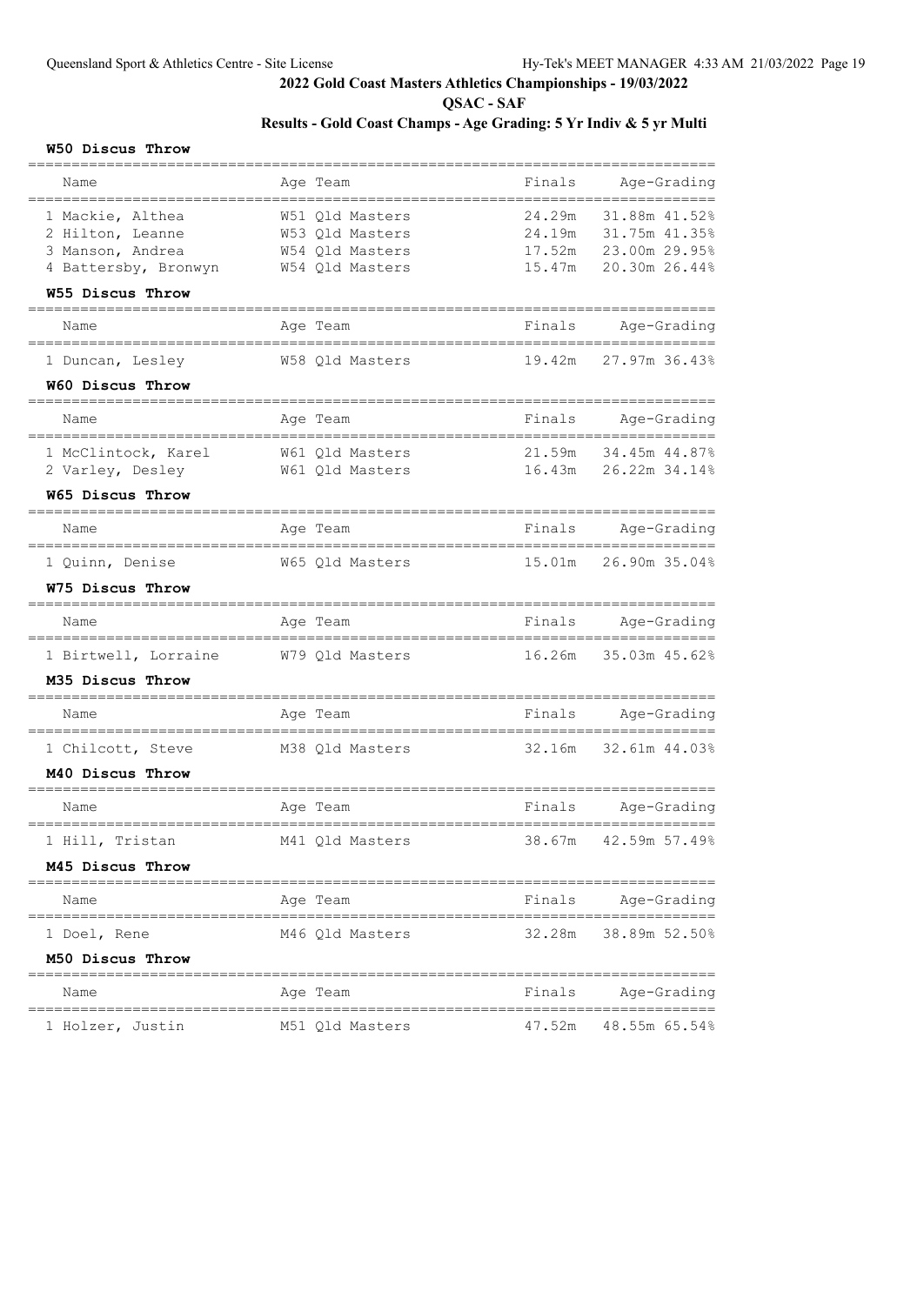**QSAC - SAF**

| 38.57m<br>28.51m<br>Finals<br>30.65m<br>27.61m<br>21.88m | 39.41m 53.20%<br>29.13m 39.32%<br>34.03m 45.94%<br>30.65m 41.38%<br>24.29m 32.79% |
|----------------------------------------------------------|-----------------------------------------------------------------------------------|
|                                                          | Age-Grading                                                                       |
|                                                          |                                                                                   |
|                                                          |                                                                                   |
|                                                          |                                                                                   |
|                                                          |                                                                                   |
|                                                          |                                                                                   |
|                                                          |                                                                                   |
|                                                          |                                                                                   |
| Finals                                                   | Age-Grading                                                                       |
| 30.67m                                                   | 32.59m 44.00%                                                                     |
|                                                          |                                                                                   |
| Finals                                                   | Age-Grading                                                                       |
| 30.38m                                                   | 35.35m 47.72%                                                                     |
|                                                          |                                                                                   |
| Finals                                                   | Age-Grading                                                                       |
| 24.78m                                                   | 31.67m 42.75%                                                                     |
| 24.35m                                                   | 31.12m 42.01%                                                                     |
| 23.10m                                                   | 29.52m 39.86%                                                                     |
|                                                          |                                                                                   |
| Finals                                                   | Age-Grading                                                                       |
| 27.12m                                                   | 38.86m 52.47%                                                                     |
| 26.14m                                                   | 37.46m 50.57%                                                                     |
|                                                          |                                                                                   |
| Finals                                                   | Age-Grading                                                                       |
|                                                          | 37.96m 51.24%                                                                     |
| 23.09m                                                   |                                                                                   |
| 17.80m                                                   | 29.26m 39.50%                                                                     |
|                                                          |                                                                                   |
| Finals                                                   | Age-Grading                                                                       |
| 32.81m                                                   | 32.81m 42.61%<br>16.87m 21.91%                                                    |
|                                                          |                                                                                   |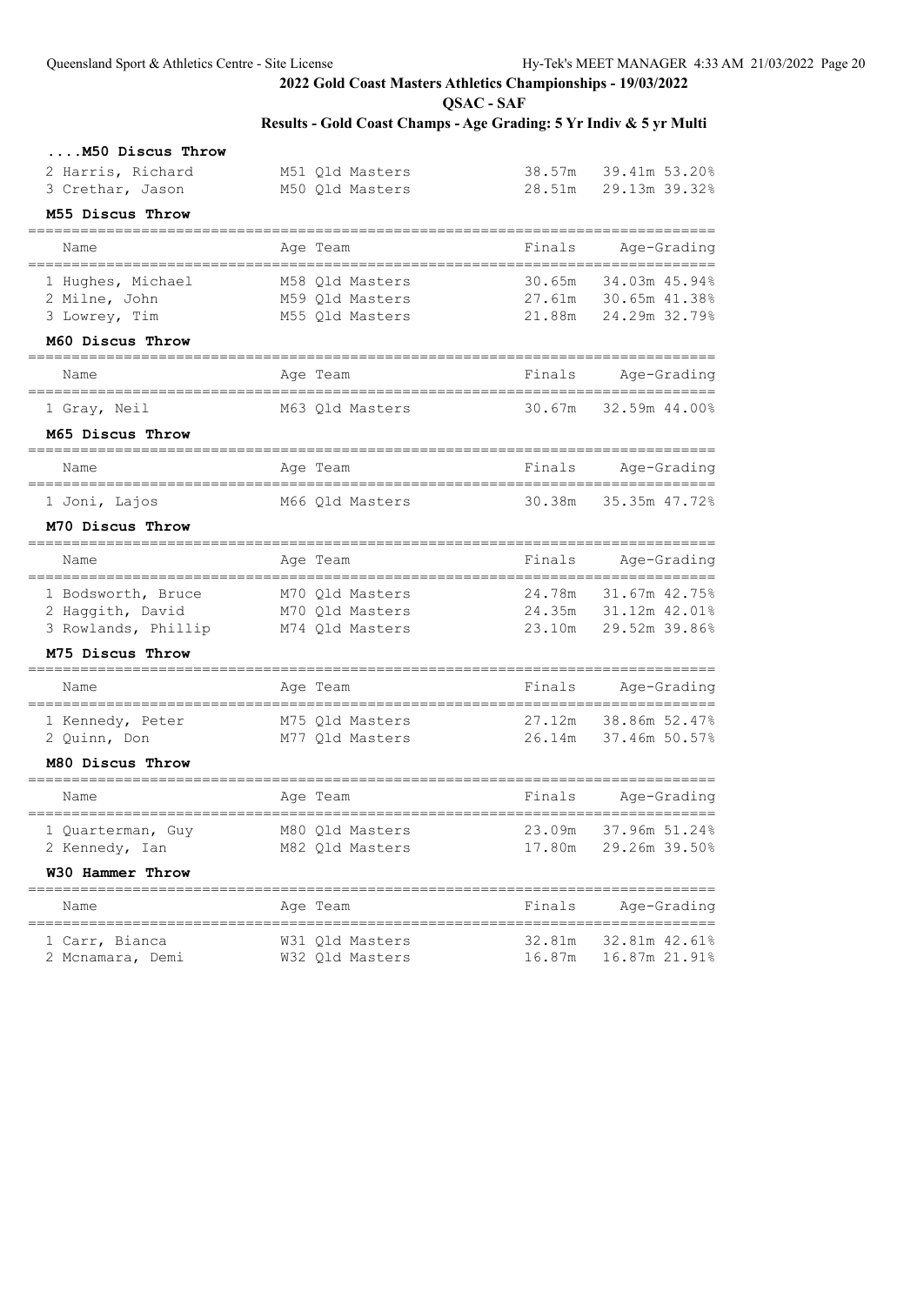**QSAC - SAF**

| W35 Hammer Throw                                                             |                                                       |                          |                                                        |
|------------------------------------------------------------------------------|-------------------------------------------------------|--------------------------|--------------------------------------------------------|
| Name                                                                         | Age Team                                              | Finals                   | Age-Grading                                            |
| 1 Ramsden, Miranda<br>W45 Hammer Throw                                       | W38 Qld Masters                                       | 24.31m                   | 26.60m 34.55%                                          |
| ================<br>Name                                                     | Age Team                                              | Finals                   | Age-Grading                                            |
| 1 Eilola, Tina                                                               | W48 Old Masters                                       | 24.95m                   | 31.72m 41.21%                                          |
| W50 Hammer Throw                                                             |                                                       |                          |                                                        |
| Name                                                                         | Age Team                                              | Finals                   | Age-Grading                                            |
| 1 Mackie, Althea<br>2 Hilton, Leanne<br>3 Manson, Andrea<br>W55 Hammer Throw | W51 Qld Masters<br>W53 Qld Masters<br>W54 Qld Masters | 41.38m<br>20.33m         | 53.12m 68.99%<br>26.52m 34.04m 44.21%<br>26.09m 33.89% |
| Name                                                                         | Age Team                                              | Finals                   | Age-Grading                                            |
| 1 Duncan, Lesley<br>W60 Hammer Throw                                         | W58 Qld Masters                                       | 25.19m                   | 35.22m 45.75%                                          |
| Name                                                                         | Age Team                                              | Finals                   | Age-Grading                                            |
| 1 McClintock, Karel<br>2 Varley, Desley<br>W65 Hammer Throw                  | W61 Qld Masters<br>W61 Qld Masters                    | 25.16m<br>18.54m         | 38.62m 50.17%<br>28.46m 36.97%                         |
| Name                                                                         | Age Team                                              | Finals                   | Age-Grading                                            |
| 1 Quinn, Denise<br>W75 Hammer Throw                                          | W65 Qld Masters                                       | 15.89m                   | --------------<br>27.07m 35.16%                        |
| Name                                                                         | Age Team                                              | Finals                   | Age-Grading                                            |
| 1 Birtwell, Lorraine<br>M40 Hammer Throw                                     | W79 Qld Masters                                       | 18.38m                   | 34.77m 45.16%                                          |
| ===============================<br>Name                                      | Age Team                                              | ________________________ | Finals Age-Grading                                     |
| 1 Hill, Tristan<br>M45 Hammer Throw                                          | M41 Qld Masters                                       |                          | 39.61m 44.56m 51.38%                                   |
| Name                                                                         | Age Team                                              |                          | Finals Age-Grading                                     |
| 1 Doel, Rene                                                                 |                                                       |                          |                                                        |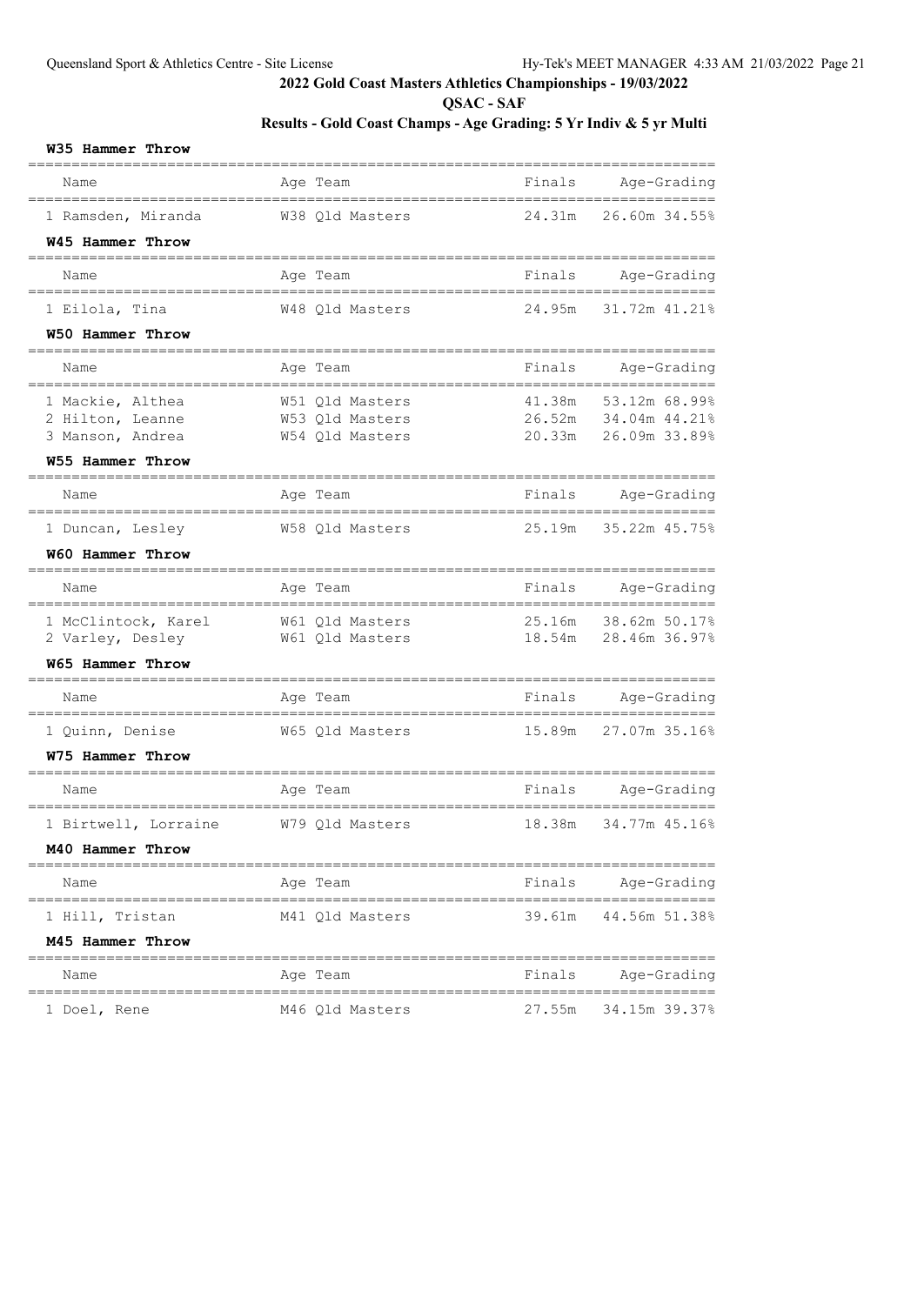**QSAC - SAF**

| M50 Hammer Throw                        |                                                      |        |                                    |
|-----------------------------------------|------------------------------------------------------|--------|------------------------------------|
| Name                                    | Age Team                                             | Finals | Age-Grading                        |
| 1 Harris, Richard                       | M51 Qld Masters                                      | 32.90m | 39.03m 45.00%                      |
| M55 Hammer Throw                        |                                                      |        |                                    |
| Name<br>==================              | Age Team                                             | Finals | Age-Grading<br>___________________ |
| 1 Lowrey, Tim                           | M55 Qld Masters                                      | 23.90m | 31.41m 36.22%                      |
| M65 Hammer Throw                        |                                                      |        |                                    |
| Name                                    | Age Team                                             | Finals | Age-Grading                        |
| :================<br>1 Joni, Lajos      | _________________________________<br>M66 Qld Masters | 36.14m | ===============<br>52.96m 61.07%   |
| M70 Hammer Throw                        |                                                      |        |                                    |
| Name                                    | Age Team                                             | Finals | Age-Grading                        |
| 1 Rowlands, Phillip                     | M74 Qld Masters                                      | 28.94m | 42.03m 48.46%                      |
| 2 Haggith, David                        | M70 Qld Masters                                      | 28.65m | 41.61m 47.97%                      |
| M75 Hammer Throw                        |                                                      |        |                                    |
| Name<br>=============================== | Age Team<br>___________________________              | Finals | Age-Grading<br>===============     |
| 1 Quinn, Don                            | M77 Qld Masters                                      | 26.45m | 43.61m 50.29%                      |
| 2 Davies, Brian<br>M80 Hammer Throw     | M75 Qld Masters                                      | 25.34m | 41.78m 48.17%                      |
| =======================                 |                                                      |        | ===============                    |
| Name                                    | Age Team                                             | Finals | Age-Grading                        |
| 1 Quarterman, Guy                       | M80 Qld Masters                                      | 30.98m | 57.79m 66.62%                      |
| 2 Kennedy, Ian                          | M82 Qld Masters                                      | 25.25m | 47.10m 54.30%                      |
| W30 Javelin Throw                       |                                                      |        |                                    |
| Name                                    | Age Team                                             | Finals | Age-Grading                        |
| 1 Carr, Bianca                          | W31 Qld Masters                                      | 32.25m | 32.25m 44.18%                      |
| 2 Mcnamara, Demi                        | W32 Qld Masters                                      |        | 19.44m  19.44m  26.63%             |
| W35 Javelin Throw                       |                                                      |        |                                    |
| Name<br>----------                      | Age Team                                             | Finals | Age-Grading                        |
| 1 Ramsden, Miranda                      | W38 Qld Masters                                      | 19.11m | 20.29m 27.80%                      |
| W45 Javelin Throw                       |                                                      |        |                                    |
| Name                                    | Age Team                                             | Finals | Age-Grading                        |
| 1 Webber, Janet                         | W47 Qld Masters                                      |        | 24.90m 31.07m 42.56%               |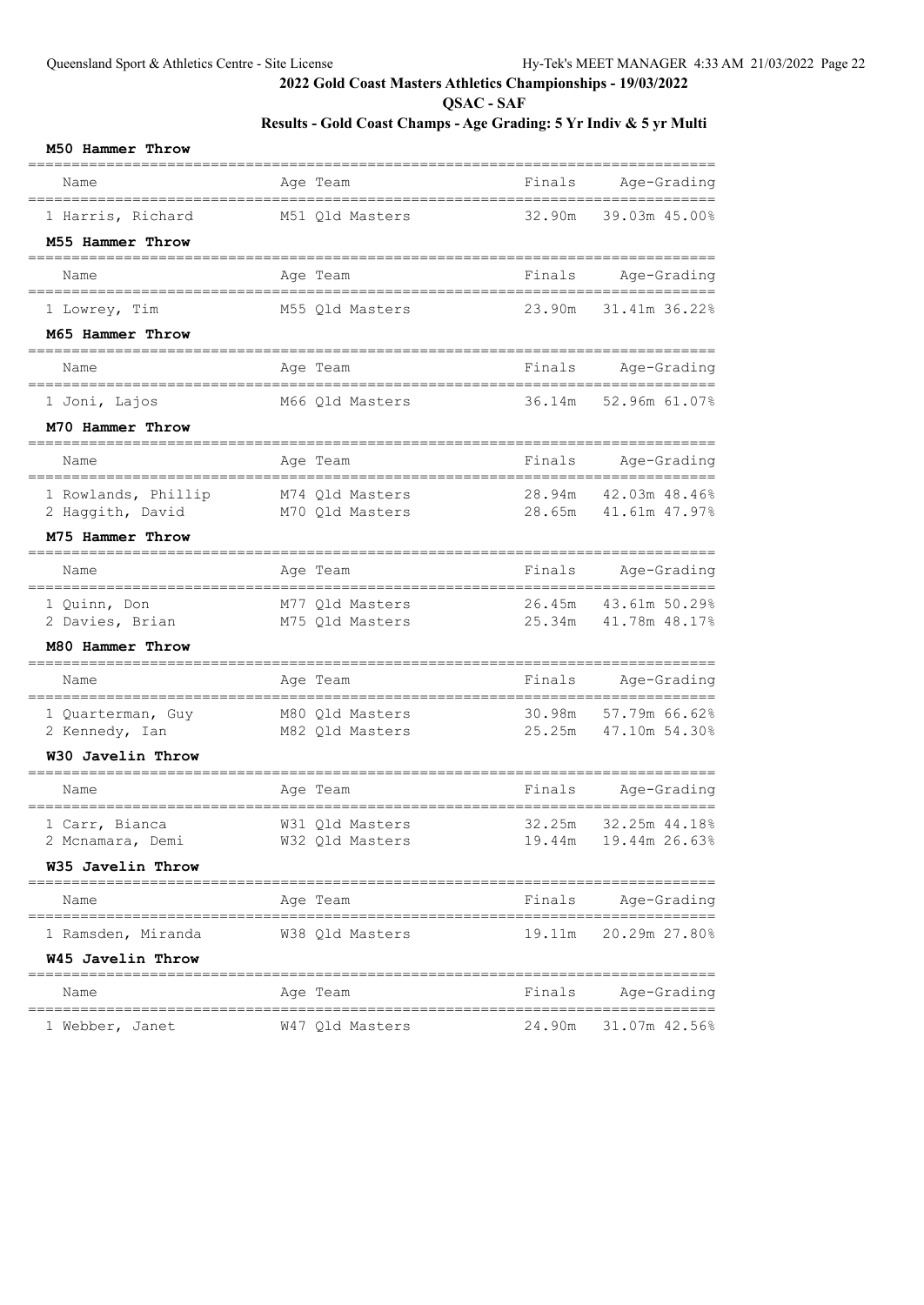**QSAC - SAF**

## **Results - Gold Coast Champs - Age Grading: 5 Yr Indiv & 5 yr Multi**

#### **W50 Javelin Throw**

| Name<br>____________                                                                                  | Age Team                                                                 | Finals                               | Age-Grading<br>==========================                        |
|-------------------------------------------------------------------------------------------------------|--------------------------------------------------------------------------|--------------------------------------|------------------------------------------------------------------|
| 1 Mackie, Althea<br>2 Hilton, Leanne<br>3 Battersby, Bronwyn<br>4 Manson, Andrea<br>W55 Javelin Throw | W51 Old Masters<br>W53 Qld Masters<br>W54 Qld Masters<br>W54 Qld Masters | 19.89m<br>17.43m<br>15.35m<br>13.07m | 26.14m 35.82%<br>22.91m 31.39%<br>20.18m 27.64%<br>17.18m 23.54% |
| __________________<br>Name                                                                            | Aqe Team                                                                 | Finals                               | Age-Grading                                                      |
| 1 Duncan, Lesley<br>2 Paterson, Tamara<br>W60 Javelin Throw                                           | W58 Old Masters<br>W55 Qld Masters                                       | 20.17m<br>18.59m                     | 29.21m 40.01%<br>26.92m 36.88%                                   |
| Name                                                                                                  | Age Team                                                                 | Finals                               | Age-Grading                                                      |
| ====================<br>1 McClintock, Karel<br>W65 Javelin Throw                                      | W61 Qld Masters                                                          | 19.46m                               | 31.36m 42.97%                                                    |
| =====================<br>Name                                                                         | Age Team                                                                 | Finals                               | Age-Grading                                                      |
| 1 Quinn, Denise<br>M40 Javelin Throw                                                                  | W65 Qld Masters                                                          | 17.19m                               | 31.23m 42.79%                                                    |
| =========================<br>Name                                                                     | Age Team                                                                 | Finals                               | Age-Grading                                                      |
| ========================<br>1 Hill, Tristan<br>M45 Javelin Throw                                      | ;=======================<br>M41 Qld Masters                              | 35.39m                               | =================<br>38.44m 39.04%                               |
| Name                                                                                                  | Age Team                                                                 | Finals                               | Age-Grading                                                      |
| ==============<br>1 Doel, Rene<br>M50 Javelin Throw                                                   | ------------<br>M46 Qld Masters                                          | 43.28m                               | ______________________________________<br>50.70m 51.49%          |
| =====================<br>Name                                                                         | Age Team                                                                 | Finals                               | Age-Grading                                                      |
| 1 Harris, Richard<br>M55 Javelin Throw                                                                | M51 Qld Masters                                                          | 31.02m                               | 38.08m 38.67%                                                    |
| Name                                                                                                  | Age Team                                                                 | Finals                               | Age-Grading                                                      |
| 1 Milne, John<br>2 Lowrey, Tim                                                                        | M59 Old Masters<br>M55 Qld Masters                                       | 22.41m<br>18.38m                     | 29.98m 30.45%<br>24.59m 24.97%                                   |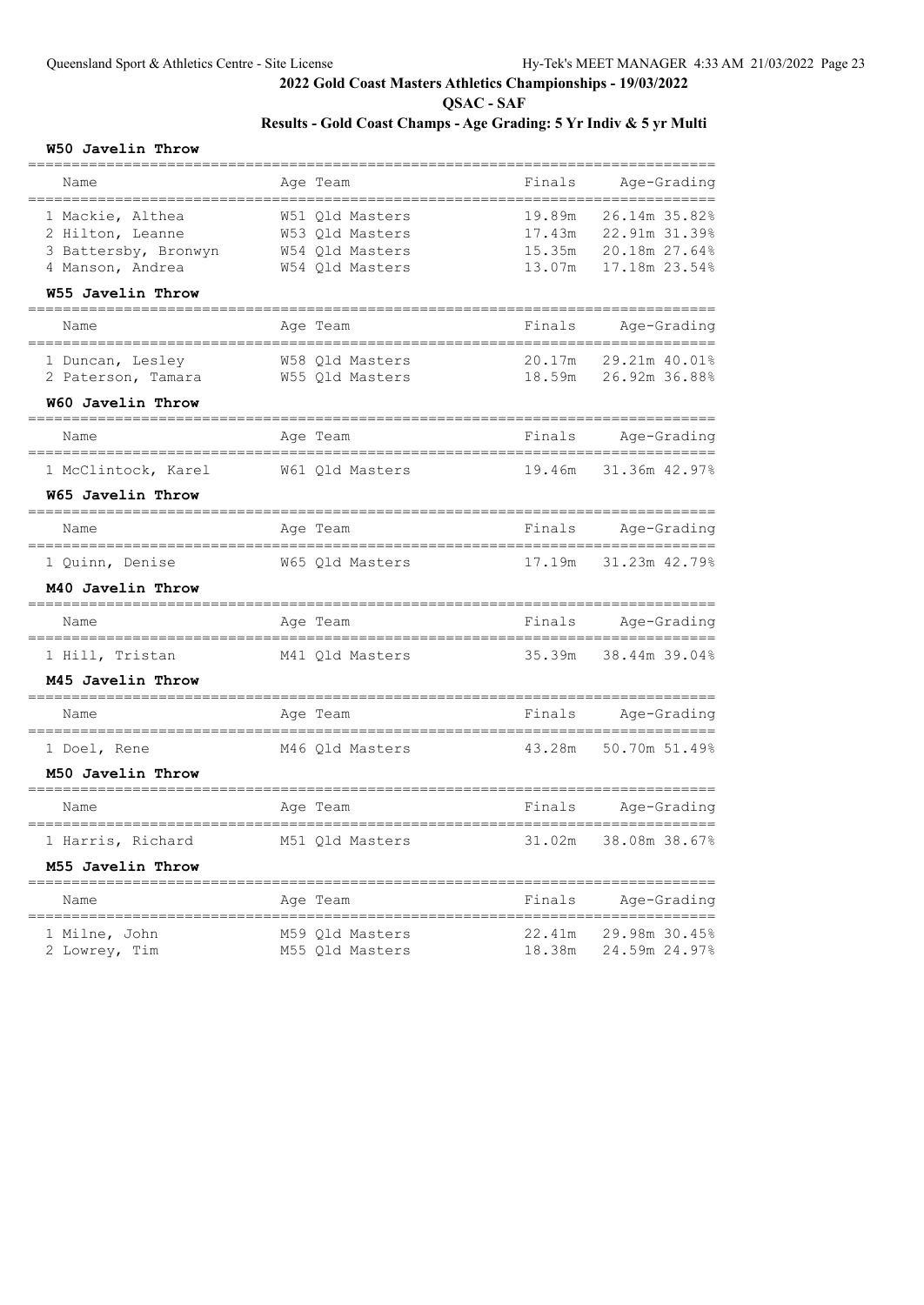**QSAC - SAF**

# **Results - Gold Coast Champs - Age Grading: 5 Yr Indiv & 5 yr Multi**

#### **M60 Javelin Throw**

| Name                                      | Age Team                                          | Finals           | Age-Grading               |
|-------------------------------------------|---------------------------------------------------|------------------|---------------------------|
|                                           |                                                   |                  |                           |
| 1 Varley, David                           | M60 Qld Masters                                   | 36.35m           | 51.39m 52.19%             |
| 2 Gray, Neil                              | M63 Qld Masters                                   | 28.56m           | 40.38m 41.01%             |
| 3 Elliott, Craig                          | M64 Qld Masters                                   | 21.31m           | 30.13m 30.60%             |
| M70 Javelin Throw                         |                                                   |                  |                           |
| Name                                      | Age Team                                          | Finals           | Age-Grading<br>========== |
| 1 Bodsworth, Bruce                        | M70 Qld Masters                                   | 30.44m           | 51.14m 51.93%             |
| 2 Rowlands, Phillip                       | M74 Qld Masters                                   | 22.58m           | 37.93m 38.52%             |
| 3 Haggith, David                          | M70 Qld Masters                                   | 22.38m           | 37.60m 38.18%             |
| M75 Javelin Throw                         |                                                   |                  |                           |
| Name                                      | Age Team                                          | Finals           | Age-Grading               |
| -----------<br>1 Kennedy, Peter           | M75 Qld Masters                                   | 29.92m           | ======<br>56.64m 57.52%   |
| 2 Appleton, John                          | M79 Nsw                                           | 24.84m           | 47.02m 47.75%             |
| 3 Davies, Brian                           | M75 Qld Masters                                   | 20.78m           | 39.34m 39.95%             |
| 4 Lacko, Dieter                           | M75 Old Masters                                   | 19.37m           | 36.67m 37.24%             |
| M80 Javelin Throw<br>==================== |                                                   |                  |                           |
| Name<br>====================              | Age Team<br>===================================== | Finals           | Age-Grading<br>========== |
| 1 Quarterman, Guy                         | M80 Qld Masters                                   | 25.89m           | 54.24m 55.09%             |
| 2 Kennedy, Ian                            | M82 Qld Masters                                   | 19.17m           | 40.16m 40.79%             |
| W30 Weight Throw<br>=============         |                                                   |                  |                           |
| Name<br>===============                   | Age Team<br>=============                         | Finals           | Age-Grading<br>=========  |
| 1 Mcnamara, Demi                          | W32 Qld Masters                                   | 6.73m            | 6.73m 28.52%              |
| W35 Weight Throw<br>================      |                                                   | ,,,,,,,,,,,,,,,, |                           |
| Name                                      | Aqe Team                                          | Finals           | Age-Grading<br>======     |
| 1 Ramsden, Miranda                        | W38 Qld Masters                                   | 9.36m            | 10.22m 43.31%             |
| W45 Weight Throw                          |                                                   |                  |                           |
| Name                                      | Age Team                                          | Finals           | Age-Grading               |
| 1 Eilola, Tina                            | W48 Old Masters                                   | 8.56m            | 11.08m 46.98%             |
| W50 Weight Throw                          |                                                   |                  |                           |
| Name                                      | Age Team                                          | Finals           | Age-Grading               |
| 1 Mackie, Althea                          | W51 Old Masters                                   | 13.33m           | 15.75m 66.78%             |
| 2 Hilton, Leanne                          | W53 Old Masters                                   | 8.90m            | 10.52m 44.59%             |
| 3 Manson, Andrea                          | W54 Qld Masters                                   | 6.62m            | 7.82m 33.17%              |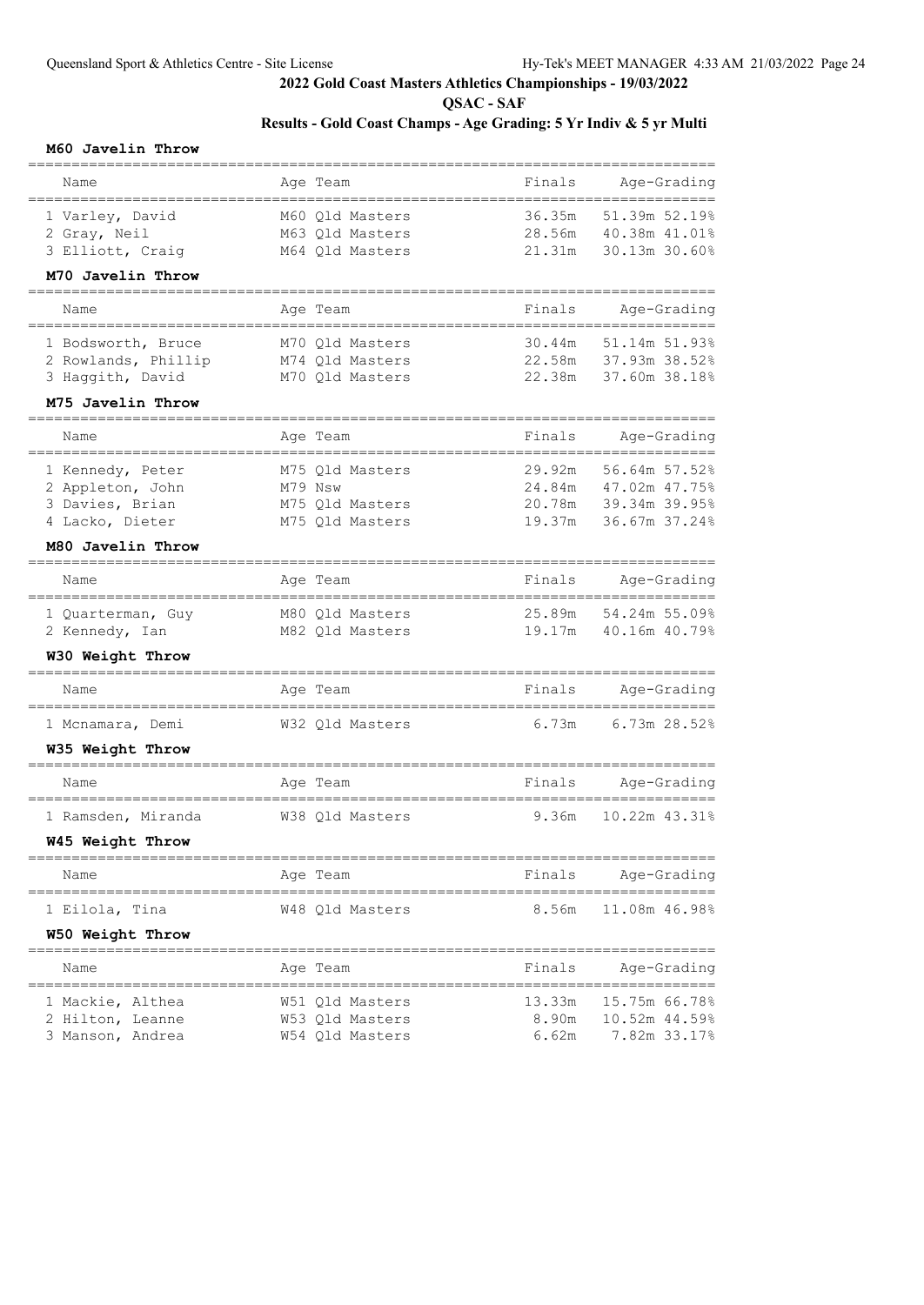**QSAC - SAF**

# **Results - Gold Coast Champs - Age Grading: 5 Yr Indiv & 5 yr Multi**

## **W55 Weight Throw**

| Name                                    | Age Team                           | Finals          | Age-Grading                                  |
|-----------------------------------------|------------------------------------|-----------------|----------------------------------------------|
| 1 Duncan, Lesley                        | W58 Qld Masters                    | 8.79m           | 11.35m 48.11%                                |
| W60 Weight Throw                        |                                    |                 |                                              |
| Name                                    | Age Team                           | Finals          | Age-Grading                                  |
| 1 McClintock, Karel<br>2 Varley, Desley | W61 Qld Masters<br>W61 Qld Masters | 10.65m<br>6.54m | 12.89m 54.64%<br>7.91m 33.56%                |
| W65 Weight Throw                        |                                    |                 |                                              |
| Name                                    | Age Team                           | Finals          | Age-Grading                                  |
| 1 Quinn, Denise                         | W65 Qld Masters                    | 6.91m           | ------<br>9.16m 38.82%                       |
| W75 Weight Throw                        |                                    |                 |                                              |
| Name                                    | Age Team                           | Finals          | Age-Grading                                  |
| 1 Birtwell, Lorraine                    | W79 Qld Masters                    | 8.81m           | $=$ $=$ $=$ $=$ $=$ $=$ $=$<br>12.29m 52.10% |
| M40 Weight Throw                        |                                    |                 |                                              |
| Name                                    | Age Team                           | Finals          | Age-Grading                                  |
| 1 Hill, Tristan                         | M41 Qld Masters                    | 12.66m          | 13.79m 53.35%                                |
| M45 Weight Throw                        |                                    |                 |                                              |
| Name                                    | Age Team                           | Finals          | Age-Grading<br>=======                       |
| 1 Doel, Rene                            | M46 Qld Masters                    | 9.21m           | 10.77m 41.66%                                |
| M50 Weight Throw                        |                                    |                 |                                              |
| Name                                    | Age Team                           | Finals          | Age-Grading<br>=====                         |
| 1 Harris, Richard                       | M51 Qld Masters                    | 13.08m          | 13.71m 53.04%                                |
| M55 Weight Throw                        |                                    |                 |                                              |
| Name                                    | Age Team                           | Finals          | Age-Grading                                  |
| 1 Lowrey, Tim                           | M55 Qld Masters                    | 8.38m           | 9.40m 36.37%                                 |
| M65 Weight Throw                        |                                    |                 |                                              |
| =================<br>Name               | Age Team                           | Finals          | Age-Grading                                  |
| 1 Joni, Lajos<br>2 O'Connor, Bruce      | M66 Qld Masters<br>M68 Qld Masters | 14.88m<br>9.88m | 16.59m 64.17%<br>11.01m 42.60%               |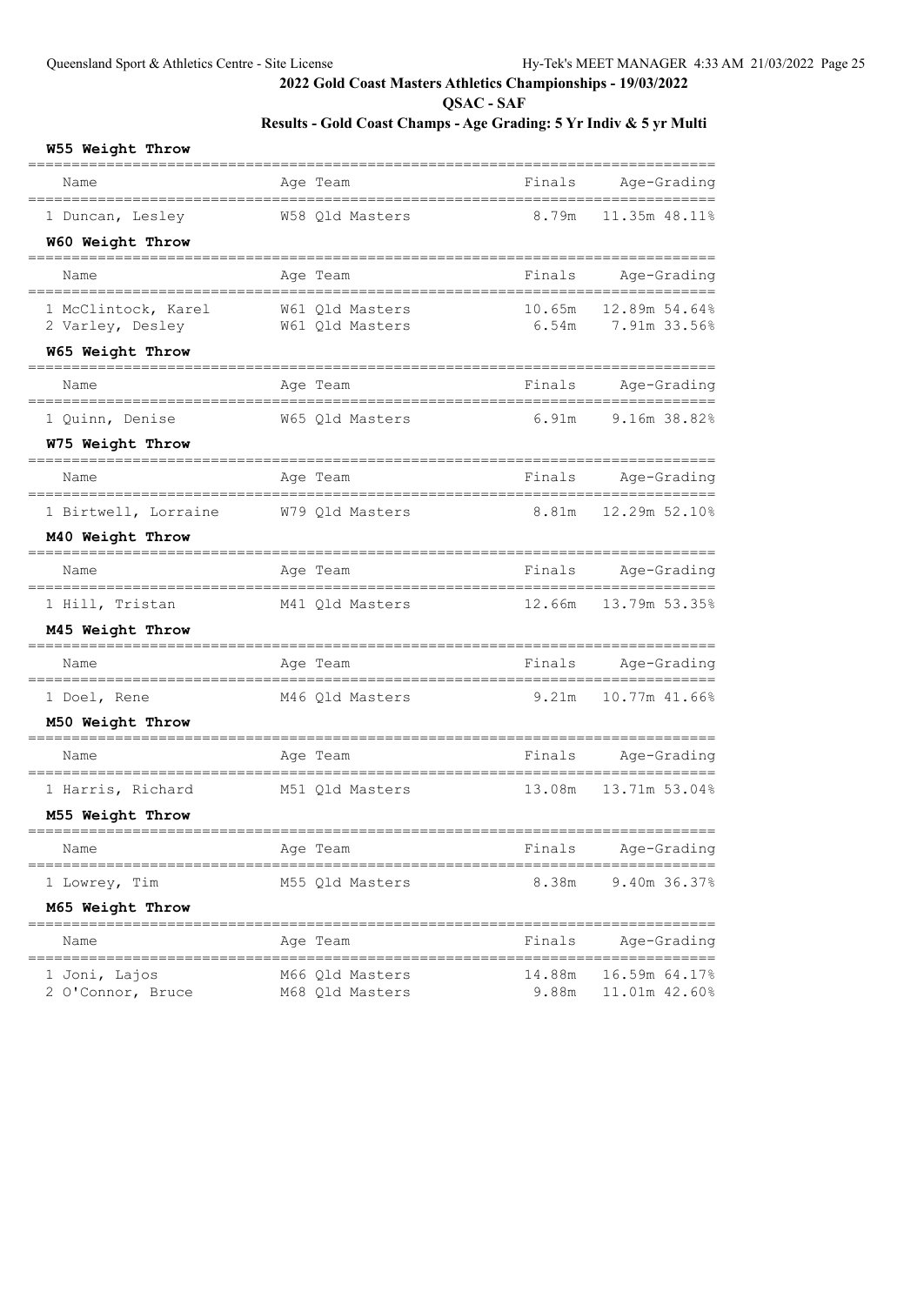**QSAC - SAF**

# **Results - Gold Coast Champs - Age Grading: 5 Yr Indiv & 5 yr Multi**

#### **M70 Weight Throw**

| Name                                    | Age Team                           | Finals           | Age-Grading                    |
|-----------------------------------------|------------------------------------|------------------|--------------------------------|
| 1 Rowlands, Phillip<br>2 Haggith, David | M74 Old Masters<br>M70 Qld Masters | 13.31m<br>10.17m | 15.18m 58.71%<br>11.60m 44.86% |
| M75 Weight Throw                        |                                    |                  |                                |
| Name                                    | Age Team                           | Finals           | Age-Grading                    |
| 1 Davies, Brian                         | M75 Qld Masters                    | 11.44m           | 14.05m 54.35%                  |
| 2 Quinn, Don<br>M80 Weight Throw        | M77 Qld Masters                    | 10.92m           | 13.41m 51.88%                  |
| Name                                    | Age Team                           | Finals           | Age-Grading                    |
| 1 Quarterman, Guy                       | M80 Qld Masters                    | 12.59m           | ===========<br>16.42m 63.49%   |
| 2 Kennedy, Ian                          | M82 Qld Masters                    | 9.98m            | 13.01m 50.33%                  |
| W30 Super Weight                        |                                    |                  |                                |
| Name                                    | Age Team                           | Finals           | Age-Grading                    |
| 1 Mcnamara, Demi                        | W32 Qld Masters                    | 3.14m            |                                |
| W35 Super Weight                        |                                    |                  |                                |
| Name                                    | Age Team                           | Finals           | Age-Grading                    |
| 1 Ramsden, Miranda                      | W38 Qld Masters                    | 4.24m            |                                |
| W45 Super Weight                        |                                    |                  |                                |
| Name                                    | Age Team                           | Finals           | Age-Grading                    |
| 1 Eilola, Tina                          | W48 Qld Masters                    | 3.36m            |                                |
| W50 Super Weight                        |                                    |                  |                                |
| Name                                    | Age Team                           | Finals           | Age-Grading                    |
| 1 Mackie, Althea                        | W51 Qld Masters                    | 4.71m            |                                |
| W60 Super Weight                        |                                    |                  |                                |
| Name                                    | Age Team                           | Finals           | Age-Grading                    |
| 1 McClintock, Karel                     | W61 Q1d Masters                    | 2.45m            |                                |
| M45 Super Weight                        |                                    |                  |                                |
| Name                                    | Age Team                           | Finals           | Age-Grading                    |
| 1 Doel, Rene                            | M46 Qld Masters                    | 6.35m            |                                |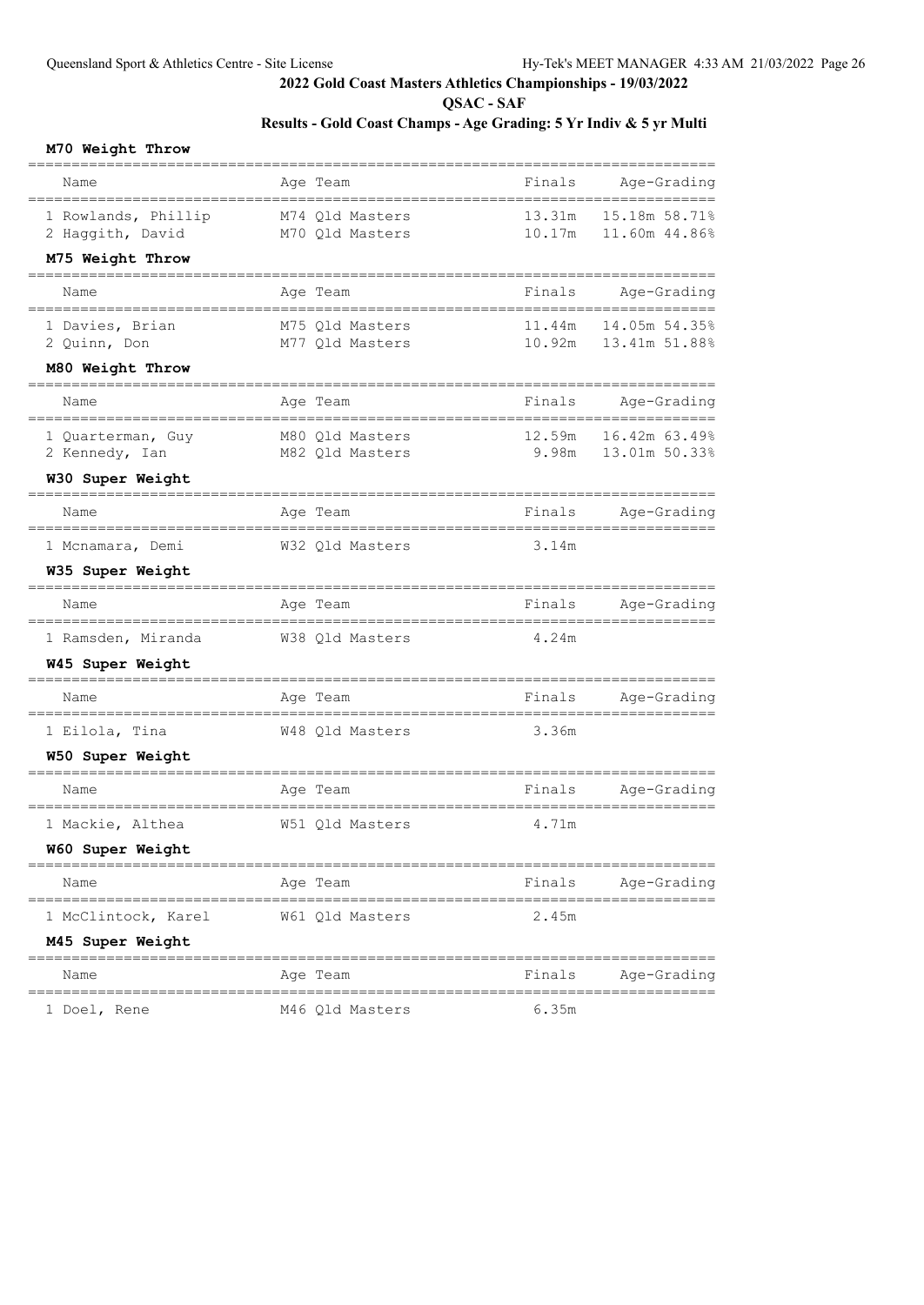**QSAC - SAF**

| M50 Super Weight                                      |                                         |                                        |                            |
|-------------------------------------------------------|-----------------------------------------|----------------------------------------|----------------------------|
| =================<br>Name                             | Age Team                                | Finals                                 | Age-Grading                |
| --------------------------------<br>1 Harris, Richard | --------------------<br>M51 Qld Masters | 6.40m                                  | --------------------       |
| M55 Super Weight<br>===========================       |                                         |                                        |                            |
| Name<br>--------------------------------              | Age Team                                | Finals                                 | Age-Grading                |
| 1 Lowrey, Tim                                         | M55 Qld Masters                         | 4.24m                                  |                            |
| M65 Super Weight<br>=========================         |                                         |                                        |                            |
| Name<br>____________________________                  | Age Team                                | Finals<br>============================ | Age-Grading                |
| 1 Joni, Lajos                                         | M66 Qld Masters                         | 5.94m                                  |                            |
| 2 O'Connor, Bruce<br>M70 Super Weight                 | M68 Qld Masters                         | 3.42m                                  |                            |
| ======================                                |                                         |                                        |                            |
| Name                                                  | Age Team                                | Finals                                 | Age-Grading                |
| 1 Rowlands, Phillip<br>2 Haggith, David               | M74 Qld Masters<br>M70 Qld Masters      | 4.46m<br>3.84m                         |                            |
| M75 Super Weight                                      |                                         |                                        |                            |
| Name                                                  | Age Team                                | Finals                                 | Age-Grading                |
| 1 Quinn, Don                                          | M77 Qld Masters                         | 3.88m                                  |                            |
| M80 Super Weight                                      |                                         |                                        |                            |
| Name                                                  | Age Team                                | Finals                                 | Age-Grading                |
| 1 Quarterman, Guy                                     | M80 Qld Masters                         | 3.27m                                  |                            |
| 2 Kennedy, Ian                                        | M82 Qld Masters                         | 3.17m                                  |                            |
| W30 1500 Meter Race Walk                              |                                         |                                        |                            |
| Name                                                  | Age Team                                | Finals                                 | Age-Grading                |
| 1 Kirwin, Roslyn                                      | W33 Qld Masters                         | 11:24.73                               | 11:24.74 49.22%            |
| W50 1500 Meter Race Walk                              |                                         |                                        |                            |
| Name                                                  | Age Team                                |                                        | Finals Age-Grading         |
| 1 Craswell, Jodie                                     | W54 Qld Masters                         |                                        | $9:35.88$ $8:31.10$ 65.94% |
| 2 Dale, Joy                                           | W50 Qld Masters                         |                                        | 9:36.38 8:31.54 65.88%     |
| W55 1500 Meter Race Walk                              |                                         | ----------------------------------     |                            |
| Name                                                  | Age Team                                |                                        | Finals Age-Grading         |
| 1 Woodward, Erika                                     | W55 Qld Masters                         |                                        | 8:38.16 7:20.44 76.51%     |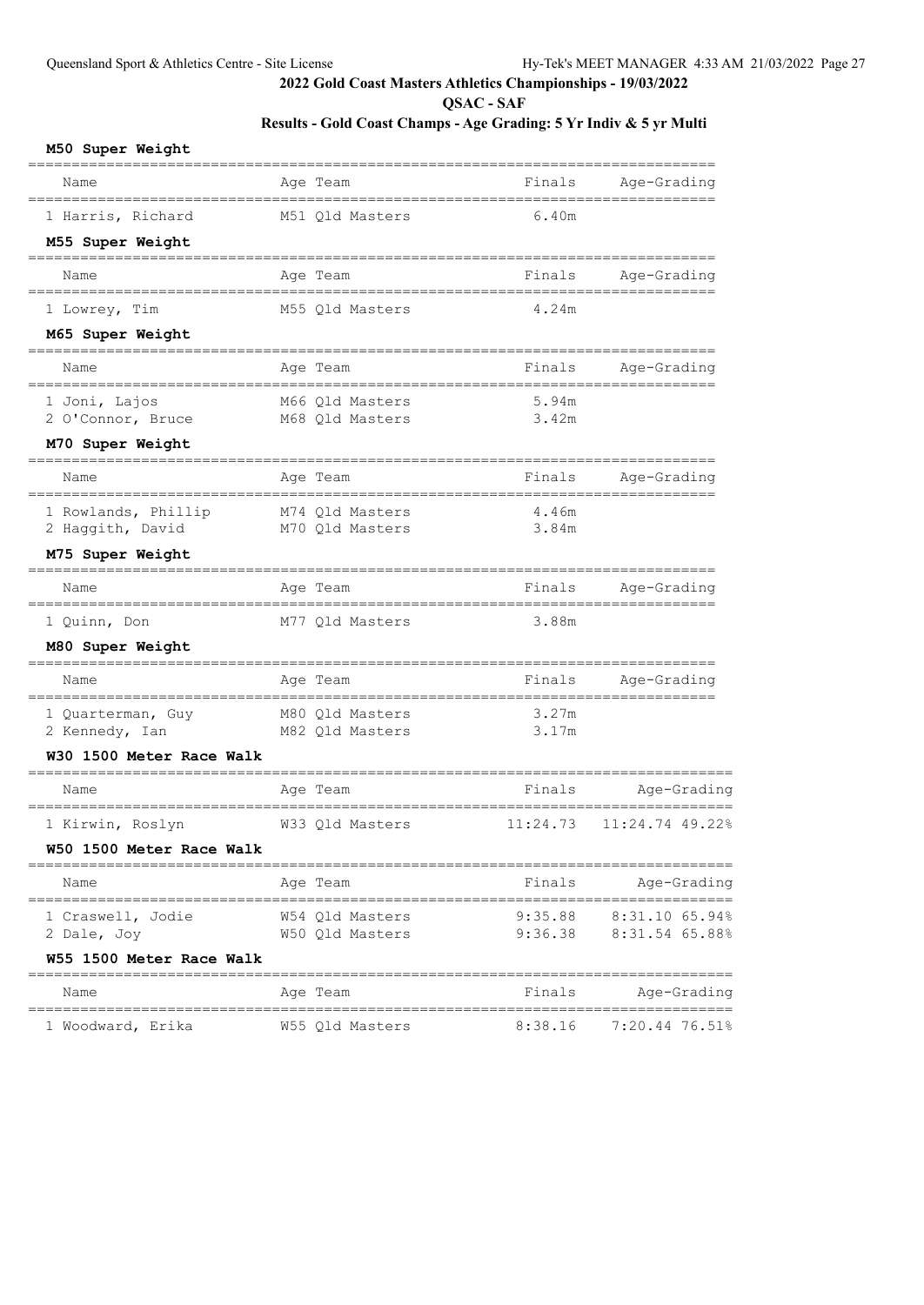**QSAC - SAF**

| W75 1500 Meter Race Walk                                        |                                                   |          |                    |
|-----------------------------------------------------------------|---------------------------------------------------|----------|--------------------|
| =======<br>=================================<br>Name            | Age Team                                          |          | Finals Age-Grading |
| 1 McKinven, Noela M79 Qld Masters 13:12.24 8:53.90 63.12%       |                                                   |          |                    |
| M55 1500 Meter Race Walk                                        |                                                   |          |                    |
| Name                                                            | Age Team                                          |          | Finals Age-Grading |
| 1 Jimenez Solis, Ignacio M56 Qld Masters 7:01.38 5:51.65 87.87% |                                                   |          |                    |
| M80 1500 Meter Race Walk                                        |                                                   |          |                    |
| Name<br>=====================================                   | Age Team                                          |          | Finals Age-Grading |
| 1 Sela, Patrick                                                 |                                                   |          |                    |
| W30 5000 Meter Race Walk                                        |                                                   |          |                    |
| Name                                                            | Aqe Team                                          |          | Finals Age-Grading |
| 1 Kirwin, Roslyn                                                | W33 Qld Masters 42:37.36 42:37.37 46.42%          |          |                    |
| W45 5000 Meter Race Walk                                        |                                                   |          |                    |
| Name                                                            | Age Team                                          |          | Finals Age-Grading |
| 1 Gannon, Brenda                                                | W47 Qld Masters 29:23.23 27:10.99 72.78%          |          |                    |
| W50 5000 Meter Race Walk                                        |                                                   |          |                    |
| Name                                                            | Age Team                                          |          | Finals Age-Grading |
| 1 Dale, Joy                                                     | W50 Qld Masters 40:21.90 35:47.26 55.28%          |          |                    |
| W55 5000 Meter Race Walk                                        |                                                   |          |                    |
| Name<br>==================================                      | Age Team                                          |          | Finals Age-Grading |
|                                                                 |                                                   |          |                    |
| W75 5000 Meter Race Walk                                        |                                                   |          |                    |
| Name                                                            | Age Team and South Manager and Pinals Age-Grading |          |                    |
| 1 McKinven, Noela                                               | W79 Old Masters                                   | 43:10.64 | 27:59.26 70.69%    |
| M55 5000 Meter Race Walk                                        |                                                   |          |                    |
| Name                                                            | Age Team                                          | Finals   | Age-Grading        |
| 1 Jimenez Solis, Ignacio M56 Qld Masters                        |                                                   | 24:02.98 | 20:10.67 89.01%    |